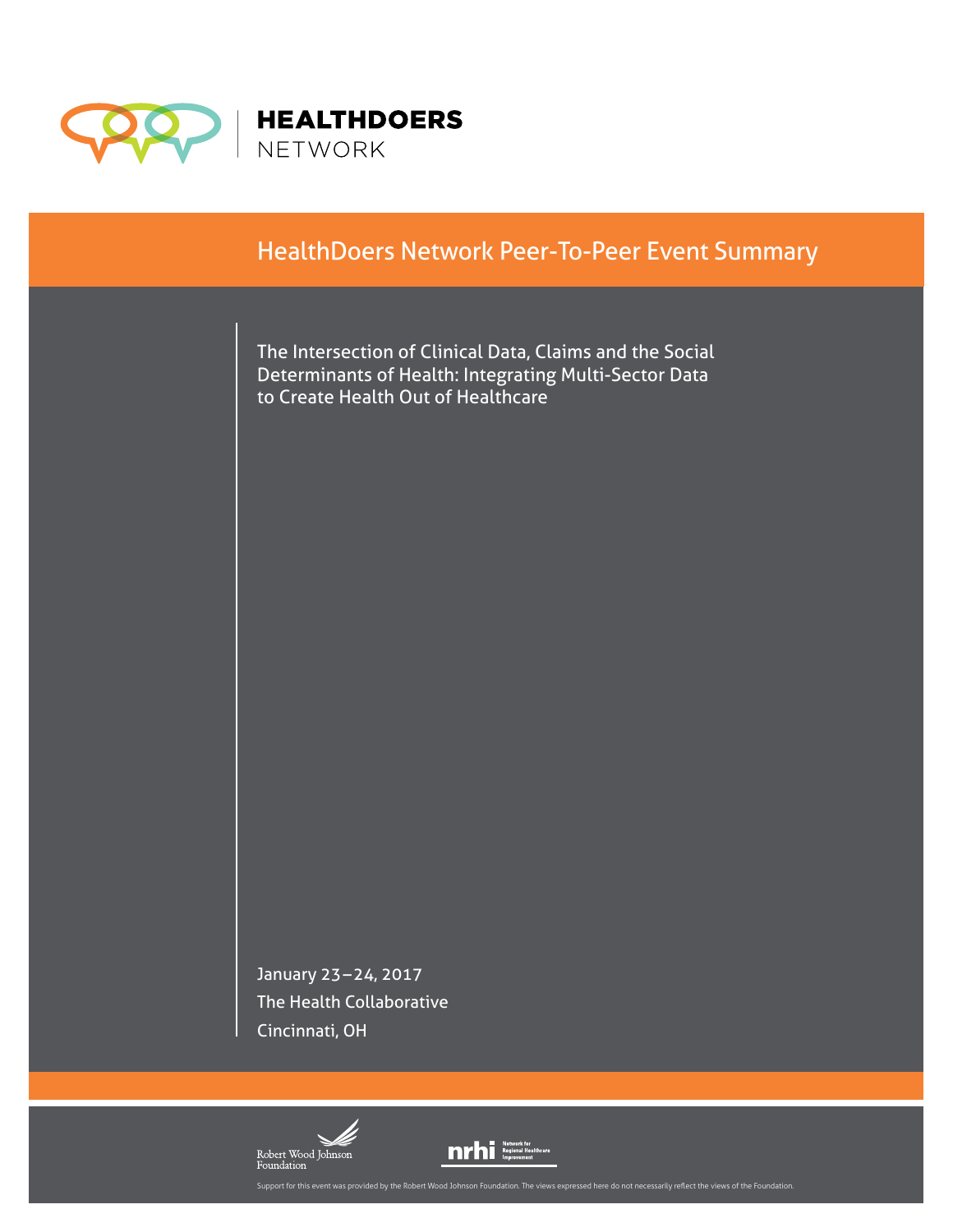# <span id="page-1-0"></span>**EXECUTIVE SUMMARY**

To truly support the overall health of any individual, communities must meet both medical and non-medical needs. This requires true integration of clinical services with community supports if we are to address what is known as the social determinants of health (SDOH) — factors like housing, education, behavioral health, food and nutrition and personal safety. To date, however, the medical and social sectors rarely interact let alone share data and information.

75+ stakeholders from across the social service and healthcare spectrum — who wholeheartedly agree that integrating clinical and social services is the right work to do and that now is the time to do it — gathered in January, 2017 to collaboratively tackle this daunting work. Participants included representatives from a variety of social service agencies, data analysts, providers, hospital administrators, national policy experts and leaders of regional health improvement collaboratives (RHICs).

The event was hosted by the HealthDoers Network, an initiative of the Network for Regional Healthcare Improvement (NRHI), and supported by the Robert Wood Johnson Foundation.

# *Actionable Takeaways*

- *1. Build/leverage relationships and trust with key community partners; other stakeholders will ask questions you have not thought of.*
- *2. Identify priority work for your region and establish the value proposition to engage others.*
- *3. Follow the money (e.g., high cost, high need populations) to help identify priority work and funding.*
- *4. Identify what data you have that is "good enough".*
- *5. If you want new data, always ask, "Is the juice worth the squeeze?"*
- *6. Move towards standardized data, but don't get bogged down.*
- *7. Determine resource capacity for the selected service(s), i.e., don't unknowingly create demand that cannot be met.*
- *8. Create ways to measure the value of your work.*
- *9. Share the qualitative stories and quantitative data about your learnings!*
- *10. Be confident and humble as a HealthDoer.*

Participants repeatedly acknowledged that many barriers to change exist in the current environment. The size, difficulty and complexity of this effort means organizations need to figure out how to "eat the elephant one bite at a time," as one participant said.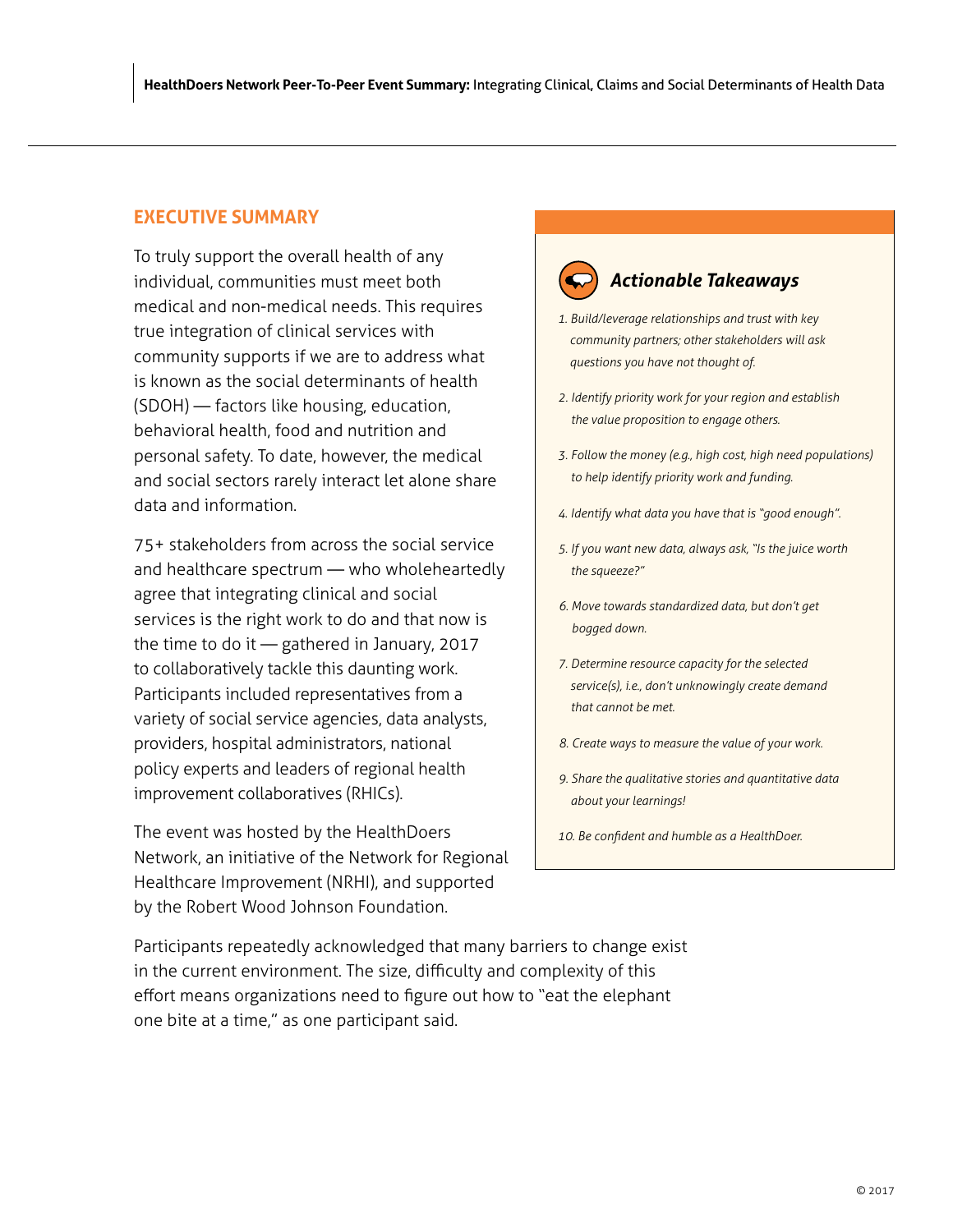By dedicating their time and staff resources to this event and the ongoing work that was identified during their time together, regions effectively committed to figuring out a collaborative way to succeed. The crucial conversations and constructive debate participants engaged in is just the beginning of their work to integrate medical and non-medical data and services so as to improve health outcomes and cut costs.

Through these frank discussions the group as a whole identified building blocks and began to establish an actionable framework. This framework is structured around:

- strong cross-sector relationships
- mutually supportive leadership and governance
- a constant focus on the patient's wishes
- a dedication to holding each other accountable

Together, these participants committed to identifying and mining existing data sources, establishing standard measures for data collection and agreed to work together to build a balanced system of sharing information across all sectors.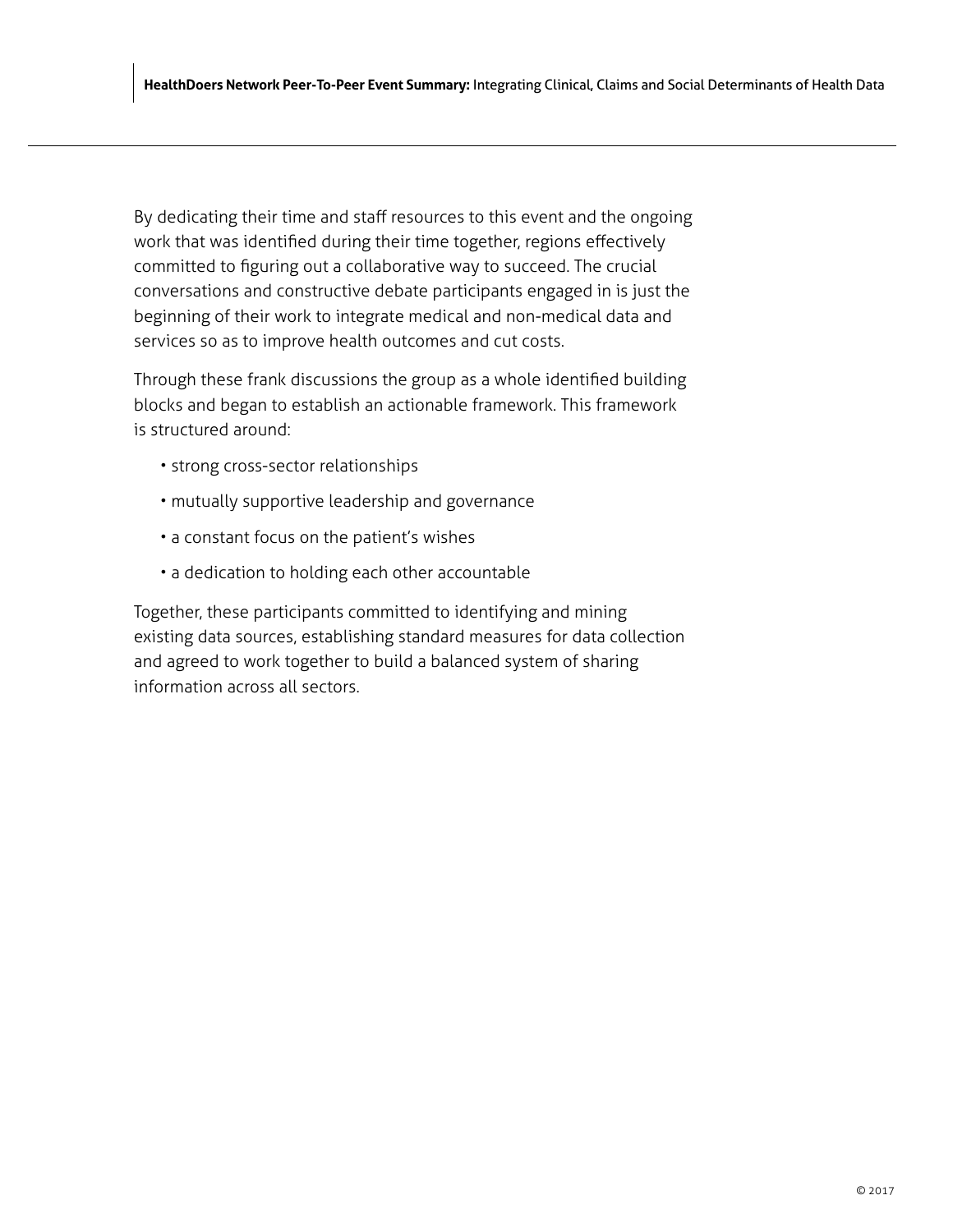# **CONTENTS**

| <b>EXECUTIVE SUMMARY</b>                                                                                              |            | <b>OPERATIONAL CHALLENGES:</b><br><b>10 THINGS THAT ARE HARD</b>                                                                                                                                                                                | P.14  |
|-----------------------------------------------------------------------------------------------------------------------|------------|-------------------------------------------------------------------------------------------------------------------------------------------------------------------------------------------------------------------------------------------------|-------|
| <b>INTRODUCTION</b><br>Elizabeth Mitchell<br>President and CEO<br>Network for Regional Healthcare<br>Improvement      | P.1        | Jonathan Mathieu<br>PhD., Vice President Research and<br>Compliance<br>Center for Improving Value in Health Care<br>(CIVHC)<br>Kristin Paulson<br>MPH, Director of Health Care Programs<br>Center for Improving Value in Health Care<br>(CIVHC) |       |
| SETTING THE STAGE: WHY ARE WE HERE?                                                                                   | <b>P.4</b> |                                                                                                                                                                                                                                                 |       |
| Sanne Magnan<br>M.D., PhD., Co-Chair<br>National Academies of Sciences Roundtable<br>on Population Health Improvement |            | ORGANIZATIONAL DESIGN CHARACTERISTICS<br><b>FOR MULTI-SECTOR DATA USE</b><br>Craig Brammer                                                                                                                                                      | P. 18 |
| <b>NATIONAL PERSPECTIVES:</b><br>THE VIEW FROM WASHINGTON, D.C.                                                       | P.6        | <b>CEO</b><br>The Health Collaborative                                                                                                                                                                                                          |       |
| Kelly Cronin<br>Care Transformation Director<br>Office of National Coordination for Health<br>Information Technology  |            | SMALL GROUP DISCUSSIONS: PRIORITIZING AND<br><b>OPERATIONALIZING SDOH WORK IN YOUR REGION</b><br>Key Takeaways from Small Group<br>Discussions                                                                                                  | P. 20 |
| Naill Brennan<br>Former Chief Data Officer<br>Centers for Medicare & Medicaid Services                                |            |                                                                                                                                                                                                                                                 |       |
|                                                                                                                       |            | <b>CONCLUSION AND NEXT STEPS</b>                                                                                                                                                                                                                | P. 22 |
| <b>REGIONAL PERSPECTIVES: WHAT'S WORKING</b>                                                                          | P.11       | Event participants' collective commitments<br>to this work                                                                                                                                                                                      |       |
| <b>Colorado:</b> System for Resource Connection<br>(SouRCe)                                                           |            |                                                                                                                                                                                                                                                 |       |
| Kristin Paulson<br>MPH, Director of Health Care Programs<br>Center for Improving Value in Health Care<br>(CIVHC)      |            | <b>ACKNOWLEDGMENTS</b>                                                                                                                                                                                                                          | P. 24 |
| <b>Ohio:</b> A Coordinated Response to Housing<br>as a SDOH                                                           |            |                                                                                                                                                                                                                                                 |       |
| Robert Kahn<br>M.D., MPH<br>Cincinnati Children's Hospital                                                            |            |                                                                                                                                                                                                                                                 |       |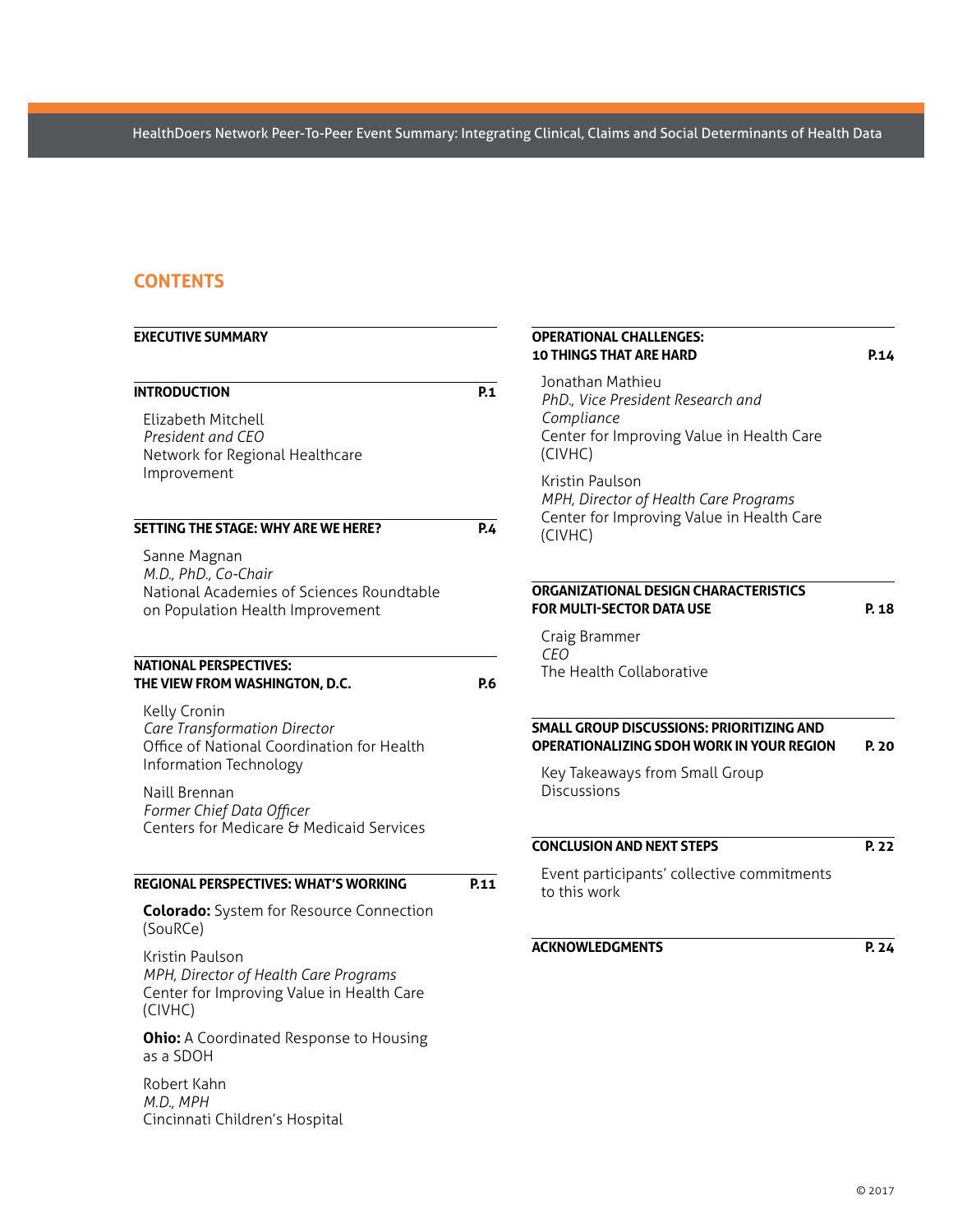<span id="page-4-0"></span>**"Payment and policy have shifted to make social determinants of health a priority. The time is now to build the data infrastructure to connect an individual to services across the clinical and social services spectrum so patients and providers can succeed in identifying and influencing the wide range of factors that affect health."**

> *— Elizabeth Mitchell, President and CEO, Network for Regional Healthcare Improvement (NRHI)*

# **INTRODUCTION**

At a time when the United States is spending \$3-trillion on healthcare about the equivalent of the entire French economy — and the Centers for Medicare & Medicaid Services (CMS) is predicting that total medical care spending as a percent of gross domestic product (GDP) will increase from 17.5% in 2015 to 20.1% by 2025<sup>1</sup>, there is the reasonable expectation that we would be experiencing the best healthcare, if not the best health outcomes, in the world. Yet the United States trails many other developed and developing countries when it comes to life expectancy, infant mortality, obesity, and more.<sup>2</sup>

Increasingly, this reality is prompting attention and research into what role non-medical issues, or social determinants of health (SDOH), play in an individual's and population's overall wellbeing, and how they factor into what's termed "total spend on health", which Leavitt Partners defines as "health expenditures that extend beyond traditional clinical care costs or total cost of care measures to include costs related to social determinants of health".

<sup>1</sup> National Health Expenditure Data Fact Sheet, Centers for Medicare & Medicaid Services, 12/2/16)

<sup>2</sup> Squires D, Anderson C. U.S. Health Care from a Global Perspective: Spending, Use of Services, Prices, and Health in 13 Countries. 2015 Oct 8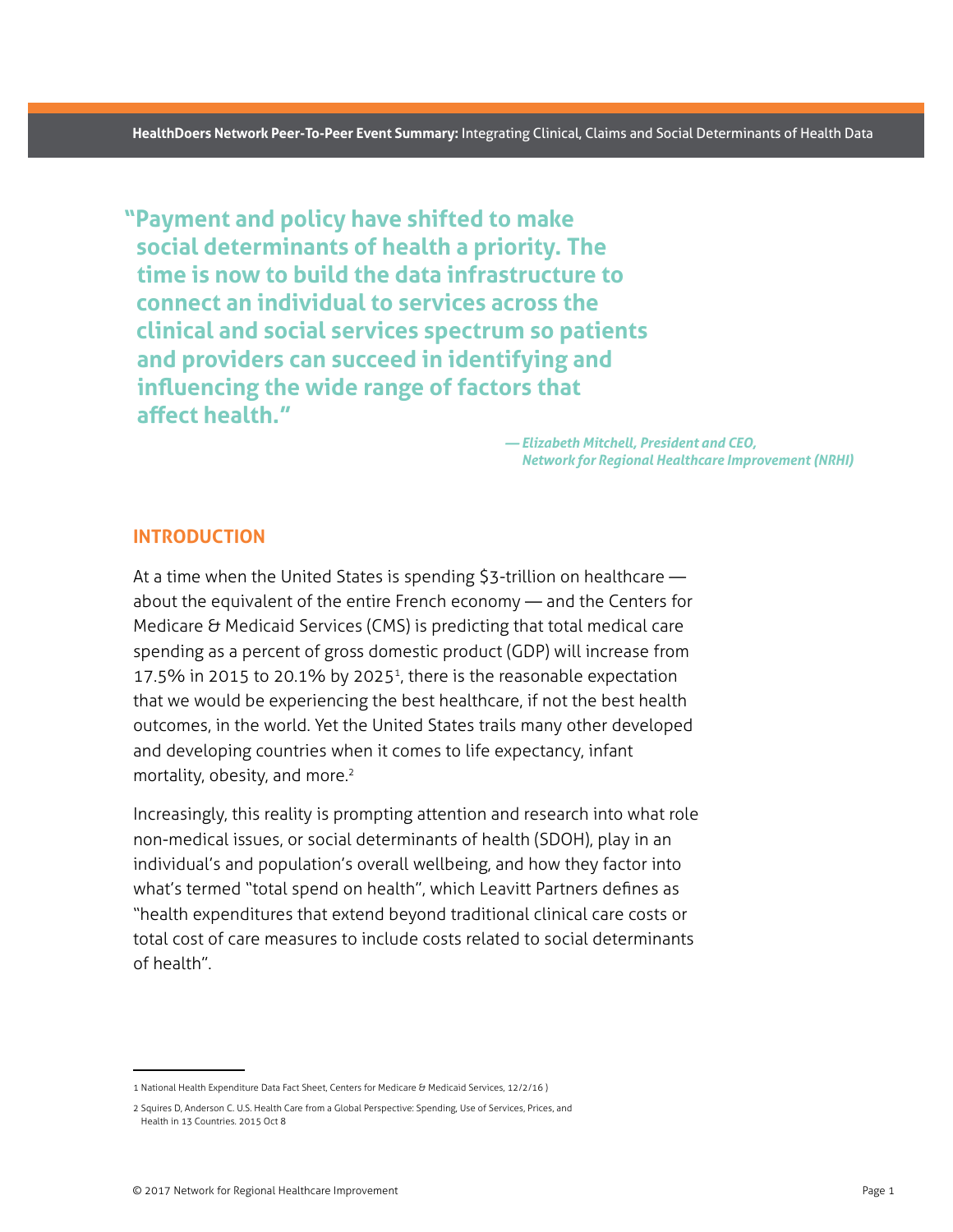Determining how to connect individuals and populations to needed clinical and social services that will improve their health, and then tracking their progress across all fronts is critical to achieving successful health outcomes and reducing healthcare costs. Further, requirements under the Medicare Access and CHIP Reauthorization Act of 2015 (MACRA) are pushing provider organizations toward accountability for population health, increasingly tying these population health outcomes to payment and shifting the focus from volume to value. Embracing SDOH is necessary to long term sustainability of healthcare organizations.

To this end, on January 23–24, 2017 the HealthDoers Network held a Peer-to-Peer event in Cincinnati, Ohio, to explore SDOH and ways to collaborate on multi-sector data collection, reporting and sharing. Participants shared best practices for building a data infrastructure to support collaboration between health systems, social services agencies and communities, leveraging data and engagement and developing a business case for the integration of SDOH, claims and clinical data.

# *Social Determinants Role in Overall Health*



*Source: Institute for Clinical Systems Improvement; University of Wisconsin Population Health Institute's County Health Rankings model ©2010*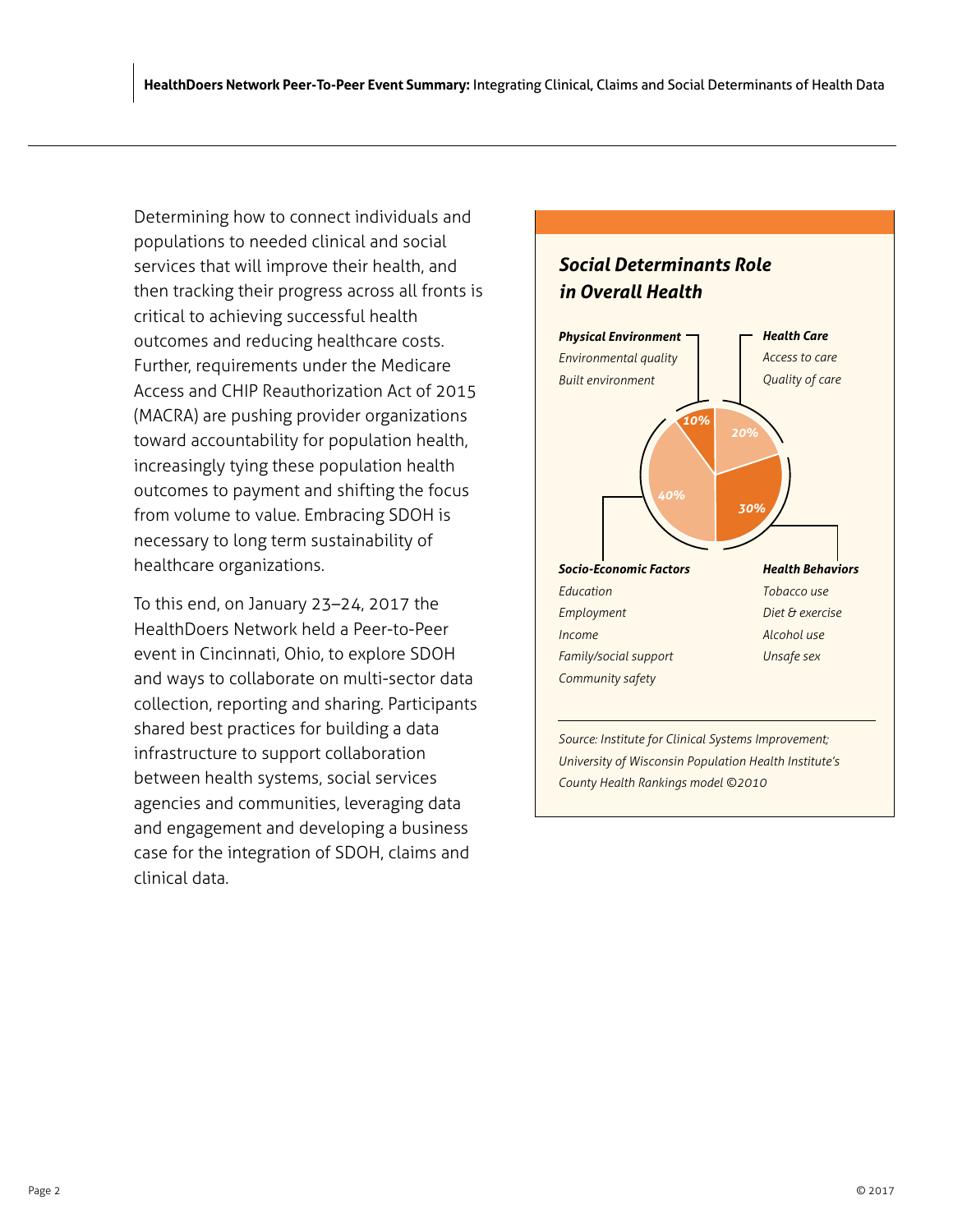# *Key themes that emerged from the event include:*

- There is a cultural divide between public health/social service organizations and health/clinical organizations that must be bridged for successful integration of SDOH and health services. Relationships across these sectors need to be developed under clear governance structures.
- A data environment that includes and integrates SDOH is increasingly important as we move to value-based payment. Prioritizing and standardizing measures in terms of what data to collect, how to collect it and how to effectively share it across stakeholders will create efficiencies for all stakeholders.
- A clear value proposition needs to be established and communicated in order for stakeholders to justify dedicating resources and time to data — especially for providers who feel burdened.
- Immediate opportunities exist for mining and integrating existing data as opposed to creating new data streams.
- Leveraging public payer momentum toward value-based payment (e.g., MACRA, Medicaid) and the downstream benefit of addressing SDOH to achieve savings may accelerate programs.
- Models or "bright spots" exist across the country that show these approaches work.

This is a summary of key takeaways that emerged from this dialogue and next steps for physician leaders, social service agencies and regional health improvement collaboratives (RHICs) moving forward.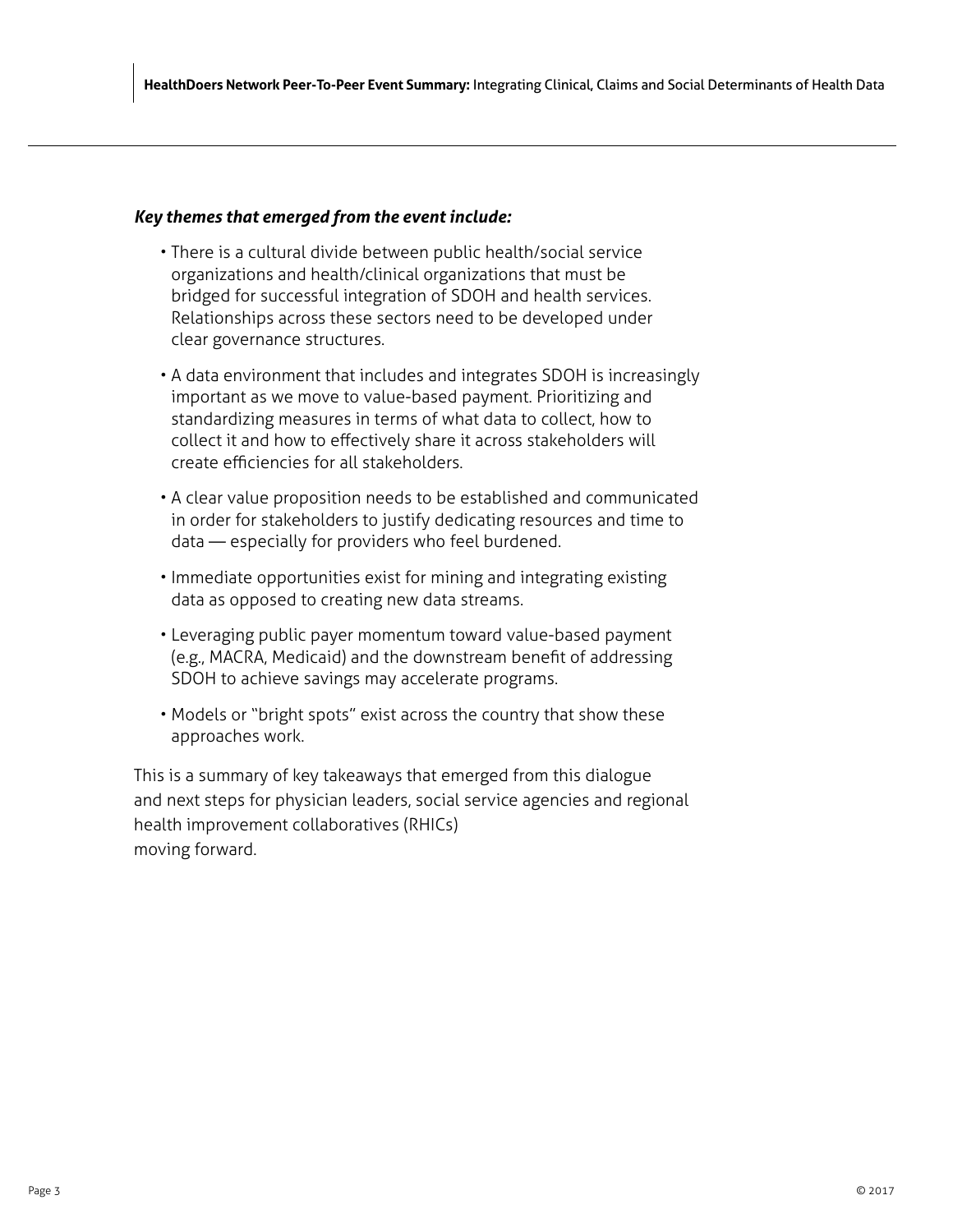<span id="page-7-0"></span>**"We need to remember social services are not the same as social determinants of health. Giving someone food does not get to why the person is hungry."** *— Sanne Magnan, M.D., PhD, Co-Chair,* 

*National Academies of Sciences Roundtable on Population Health Improvement* 

# **GETTING STARTED: WHY ARE WE HERE?**

The United States is justifiably locked in heated debates over how to make healthcare affordable and equitable. Because so much of our health is driven and determined by factors outside of the healthcare system, to successfully reduce costs while improving outcomes requires incorporation of SDOH in the equation.

"SDOH are the conditions in which people are born, grow, live, work, learn, worship and age," said Sanne Magnan M.D., PhD, Co-Chair, National Academies of Sciences Roundtable on Population Health Improvement, during opening remarks at the event. "When we look at the overall health of a population, only 20% is related to access to quality medical care. The other 80% is related to the non-medical determinants such as healthy behaviors, socio-economic conditions and the environment. We need the overall system to ensure resources, payment and investments align with actual health needs."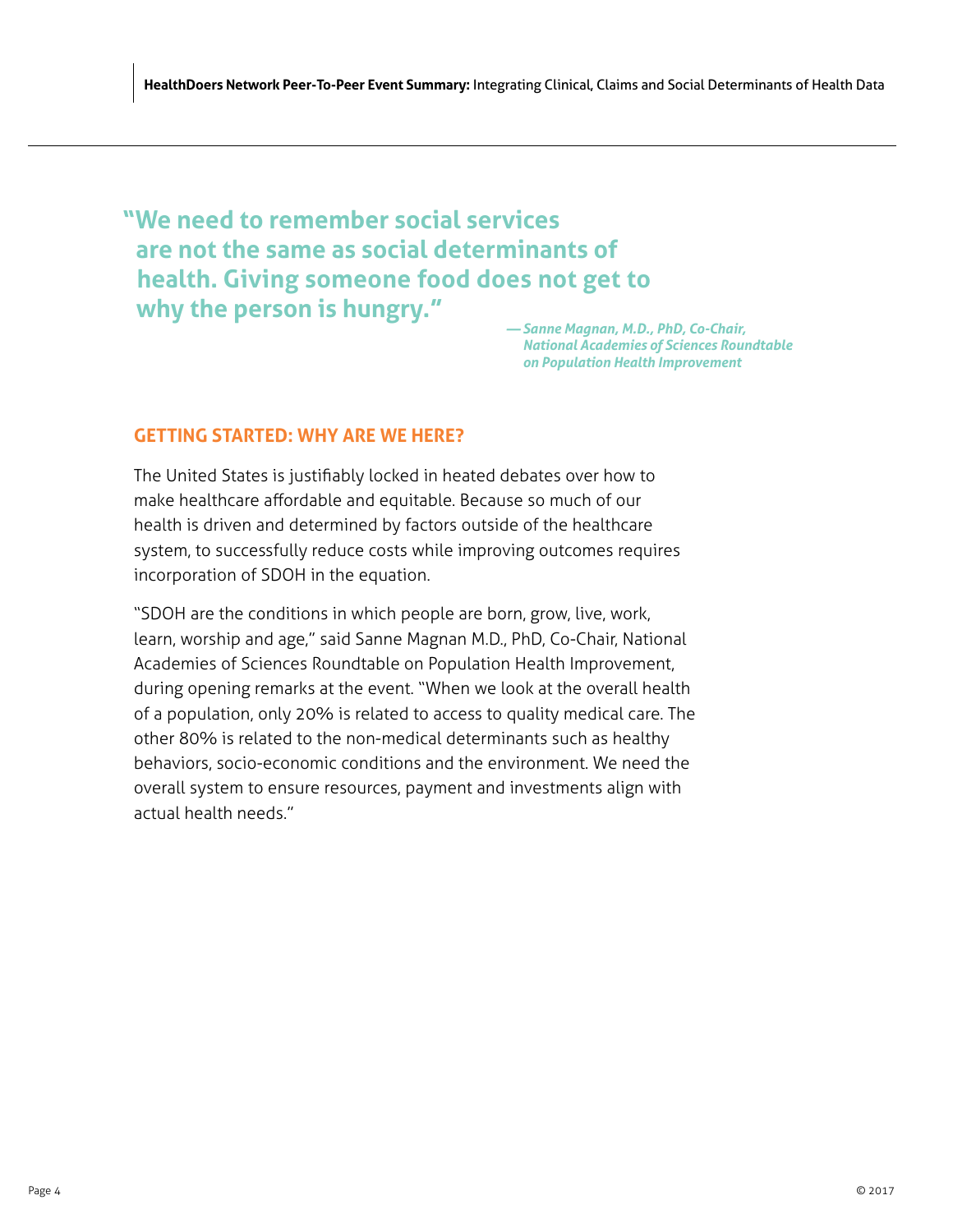To begin, Magnan says stakeholders should be aware of "polarities" in their work which can create tension. These polarities are often viewed as opposites and conflicting, yet are inter-dependent, and need to be managed effectively. Magnan offered a list of polarities present in bridging clinical care and public health/community work. Recognizing and holding these polarities in creative tension will further the work. "You are all knowers. You are all learners. Two polarities but in the end, you are all doers."

# **POLARITIES IN FOCUS**

## *Vision and Specifics*

In SDOH work, there are visionary people who do not prioritize next steps, and there are implementers who are bogged in the details. Yet vision without specifics is a dream, and tactics without a vision are busywork. In our multi-sector collaborations, we need both.

## *Community and Individual*

Changing SDOH requires that we address them on a community level through policies and systems changes and an individual level with clinical services. For example, raising the price of tobacco products is the most effective intervention for decreasing tobacco use. But it must be combined with tobacco quit lines and pharmacotherapy to support tobacco users in their cessation efforts.

## *Population and Equity*

Aggregate SDOH population data must be accompanied by data stratified by race, ethnicity, age, income, geography, etc. As David Kindig, M.D., PhD, Emeritus Professor of Population Health Sciences with the University of Wisconsin says, "We must raise the mean and close the gaps."

#### *Public and Private*

Multi-sector collaborations to address SDOH need both public and private contributors. They may have different perspectives and needs but looking for common ground can bring additional resources and options.

#### *Process and Outcomes*

All work is a process, and we want improved processes (and policies) for better SDOH that can lead to better health outcomes. For example, providing food to someone in need is a good process and may lead to better outcomes. But it is not the same as addressing food insecurity resulting from poverty.

#### **POLARITIES IN APPROACHES POLARITIES IN ATTRIBUTES**

## *Evidence-based and Evidence-informed*

Evidence-based approaches are the gold standard. But in new emerging areas such as SDOH in health care, we need innovation that is based on the best evidence available. Innovate and evaluate — many "plan-do-study-act (PDSA)" cycles.

## *Planning and Taking Action*

Good plans are invaluable, but the balance between planning and taking action must not be waylaid by "perfect is the enemy of good." Multi-sector collaborations will find a diversity of people on both sides of this polarity. Listening for the right balance will be crucial.

### *Short-term and Long-term*

Having short-term and long-term objectives will be important in addressing the SDOH in healthcare and the community. There are entrepreneurs looking for short-term opportunities and big-picture people looking for long-term plans. You need both.

## *Leading and Following*

There is a power differential between health care, and social services and the community. Health care leaders need to listen to and follow community wisdom building community capacity and trust.

### *Answers and questions*

Often we are looking for answers or best practices. Yet in emerging fields such as the integration of SDOH with healthcare, the answers may be in the questions. For example, "How do I get started?" The answers are "What problem or population do I most want to address?" "What outcome do I hope to achieve?" "What data can I use?"

## *Data-driven and stories*

We need both quantitative and qualitative data to drive action. For example, the point-in-time count of homeless people is useful but more powerful when combined with a story of the impact of homelessness on a family.

## *Technical and adaptive*

An example: creating standard data definitions for SDOH is a technical challenge. Integrating and using this data across health care and community partners require addressing adaptive challenges — changes needed in attitudes, values, beliefs, and roles.

## *Confident and humble*

We want boldness in moving forward, but we must have a healthy dose of humility. For example, we want to address obesity, but patients and/or community members say that violence and safety are the most pressing issues to them. Identifying what is important to patients, health care and community members finding common ground(s) — requires both confidence and humility.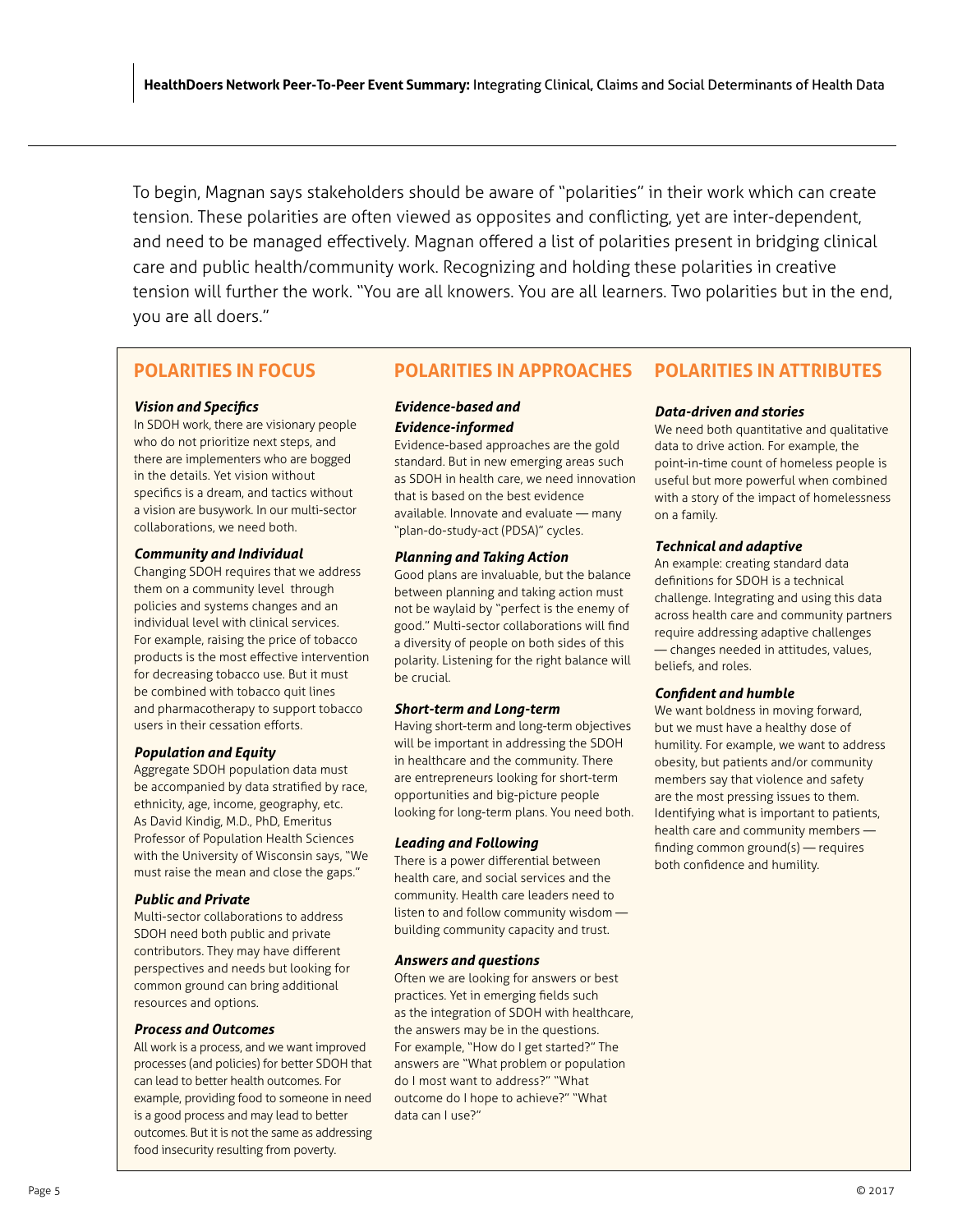# <span id="page-9-0"></span>**"There is a lot of good work going on across the states… but there are also a lot of one-offs. We need to identify what's working and how to scale it."**

*— Kelly Cronin, Care Transformation Director, Office of National Coordination for Health Information Technology*

# **NATIONAL PERSPECTIVES: THE VIEW FROM WASHINGTON, D.C.**

Amidst adjusting to a new administration, Kelly Cronin, Care Transformation Director for the Office of National Coordination for Health Information Technology, took the time to update event participants on how the federal government views the integration of SDOH into healthcare transformation efforts.

# *Federal agencies increasingly view capturing SDOH data as critical to the success of value-based payment systems.*

"There's been a lot of excitement around social determinants of health in the last year or so," said Cronin. "We know a lot more about what's happening in states and many communities. There is a lot of good work going on across the states… but there are also a lot of one-offs. We need to identify what's working and how to scale it."

Federal agencies look to the many lessons learned from Accountable Care Organization (ACOs) and efforts to serve high-cost, high-need populations (e.g., "dual eligibles" — those who qualify for Medicare AND Medicaid). Cronin says stakeholders need to be able to identify who is in a subset, how to stratify risk and how to meet the needs of the whole person — including the non-clinical factors — that drive outcomes. A useful approach, Cronin suggests, is to follow the money that is spent on services these individuals use.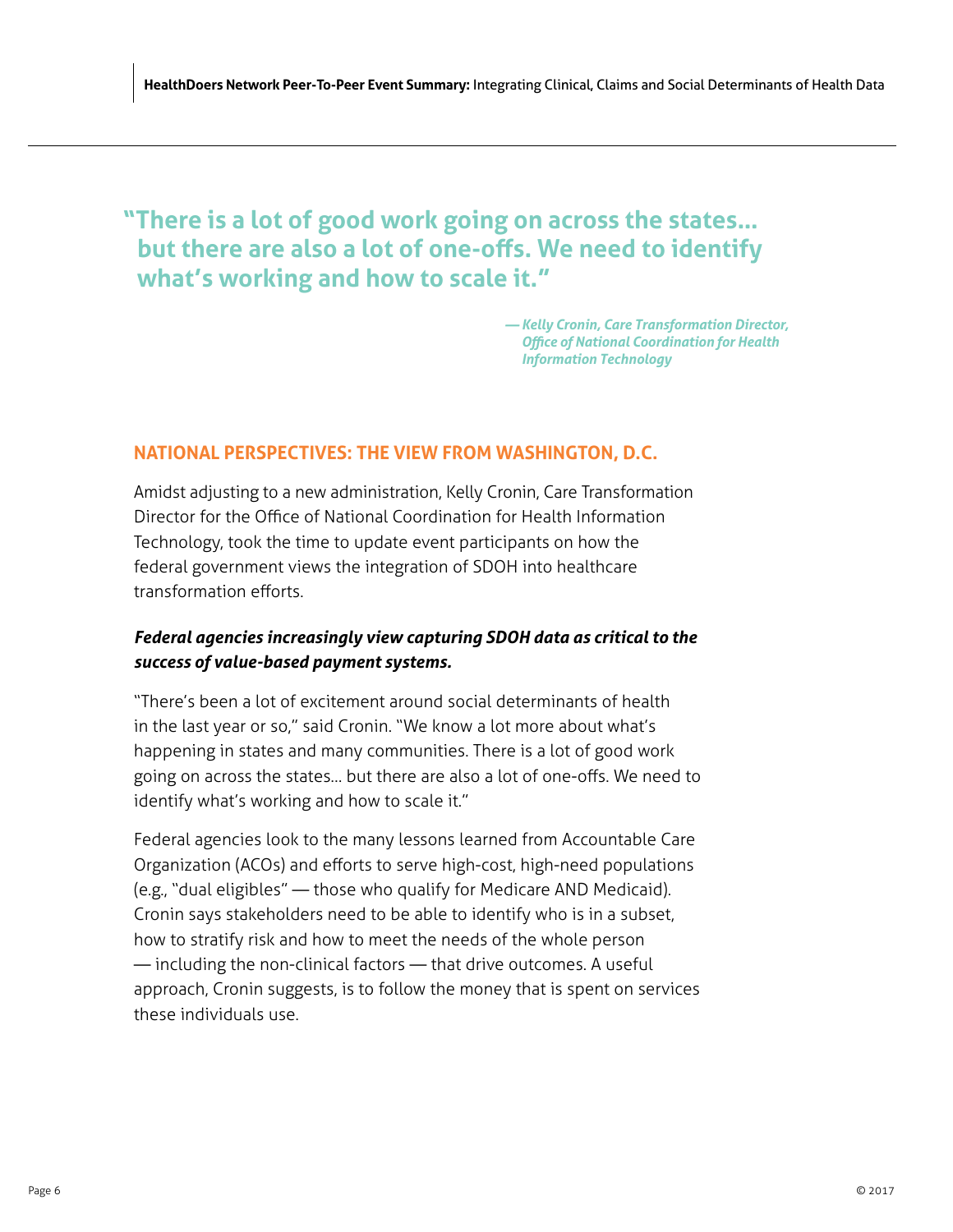# *Communities need to identify what to solve for, what their SDOH priorities are and how data fits into that equation.*

Communities need to identify the priority uses of SDOH services so they can develop effective risk assessment standards, target interventions, determine eligibility and provide appropriate referrals to community service organizations. "If you know what your needs are, you can automate that referral." One example is how [MyHealth Access Network](http://myhealthaccess.net/), in Oklahoma, is making automated referrals.)

There is widespread interest in getting more granular and reliable about risk adjustment. SDOH data is critical to formulating rates and setting risk adjustment. Some promising approaches around SDOH are New York [Health Homes](https://www.health.ny.gov/health_care/medicaid/program/medicaid_health_homes/) and Massachusetts' community risk scores.

# *Communities need to identify variables and standardize data measures.*

Stakeholders should identify what they need, what data assets they have and how to leverage those to build a model that works for their community and state.

Some promising approaches where communities are leveraging existing data and measures: Washington State is building a dashboard that incorporates claims data from their State Innovation Model (SIM), Department of Health survey data and SDOH information; Hennepin County in Minnesota started an Accountable Care Organization that partners effectively with social service agencies in communities.

Government, health system and community organizations need to work together to identify variables and how to standardize measures in order to successfully meet the needs of individuals in an efficient and costeffective way. This involves accounting for variables at point of capture, in patient self-reporting and in systems each agency or organization uses to capture data. Standardizing measures across stakeholders requires mutual recognition of what the measures are, how to support the adoption of established standards, what are the tools organizations will use to capture and share data and how to fund a unified approach. Cronin reminds stakeholders that many times they will find "no one size fits all".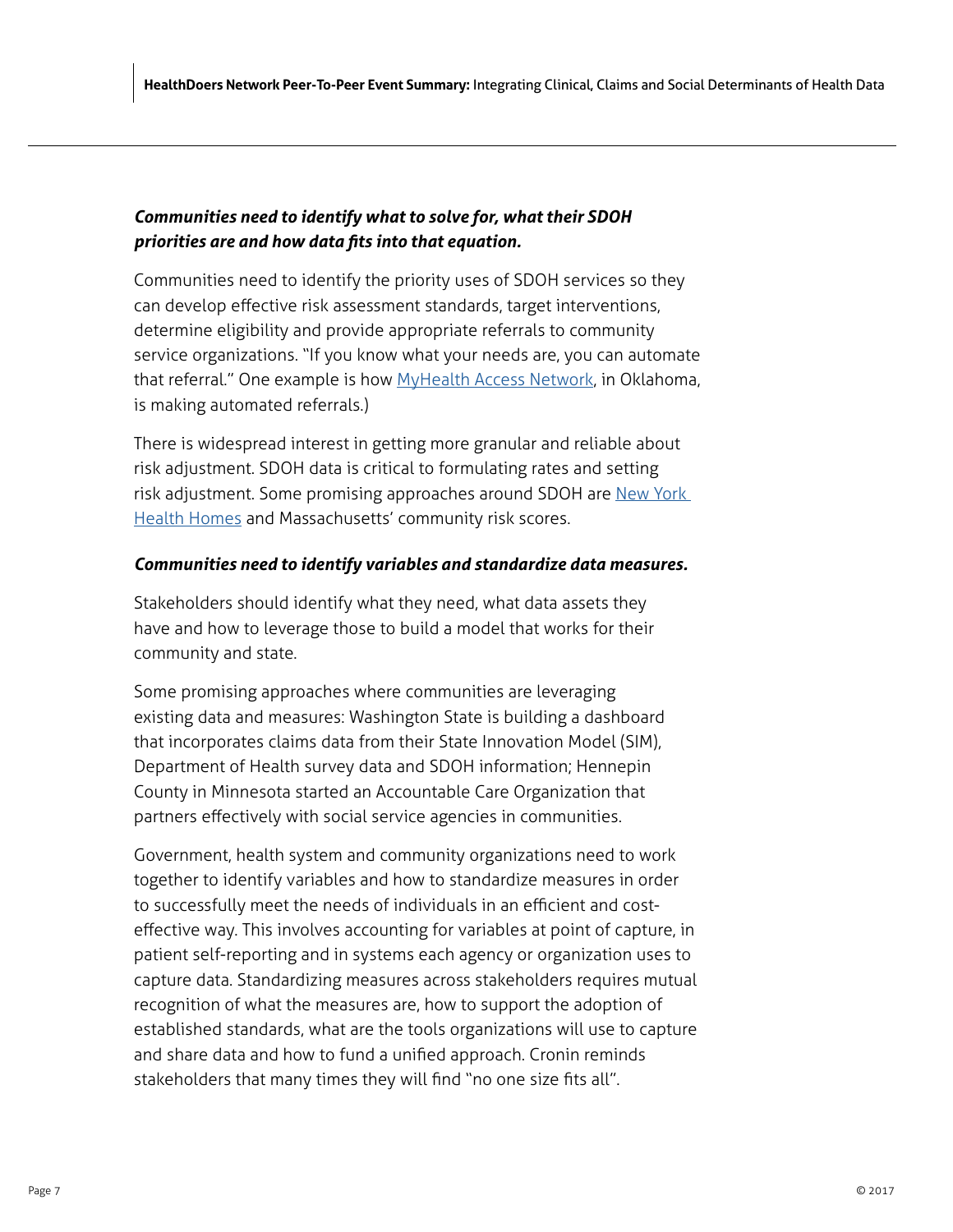# *Building in incentives for all stakeholders will be key to achieving buy-in.*

The success of efforts to integrate SDOH and healthcare depends on strong, trusting relationships between social service staff, providers and state partners as well as building in incentives for stakeholders to engage in this work collaboratively. For example, MACRA provides incentives for collecting data. Organizations need to leverage these types of factors to establish a business case with staff so data collection isn't seen as just another added task. Congress and federal agencies are concerned about provider burden and will be working to minimize this burden.

# *There is bi-partisan recognition and support for integrating data around social and medical services on a national scale such as directives in MACRA.*

A strategic goal in MACRA's Quality Payment Program is to improve data and information sharing. At the same time, Medicaid is an important driver.

Cronin emphasized that RHICs can help the new Administration and other leaders understand that standardization is critical to affordability and cost reduction, that a multi-year agenda is needed and that government can play an important role in engaging the provider community in the work of integrating non-medical services into overall care.

# **"Focus on the data you have…not the data you want."**

*— Naill Brennan, former CMS Chief Data Officer*

Niall Brennan, who formerly worked as Chief Data Officer at CMS, shared perspective on building a database to support integration of non-medical needs into care models. He emphasized that over the next three years, CMS will focus on operationalizing and standardizing data with an eye toward minimizing the burden on the provider.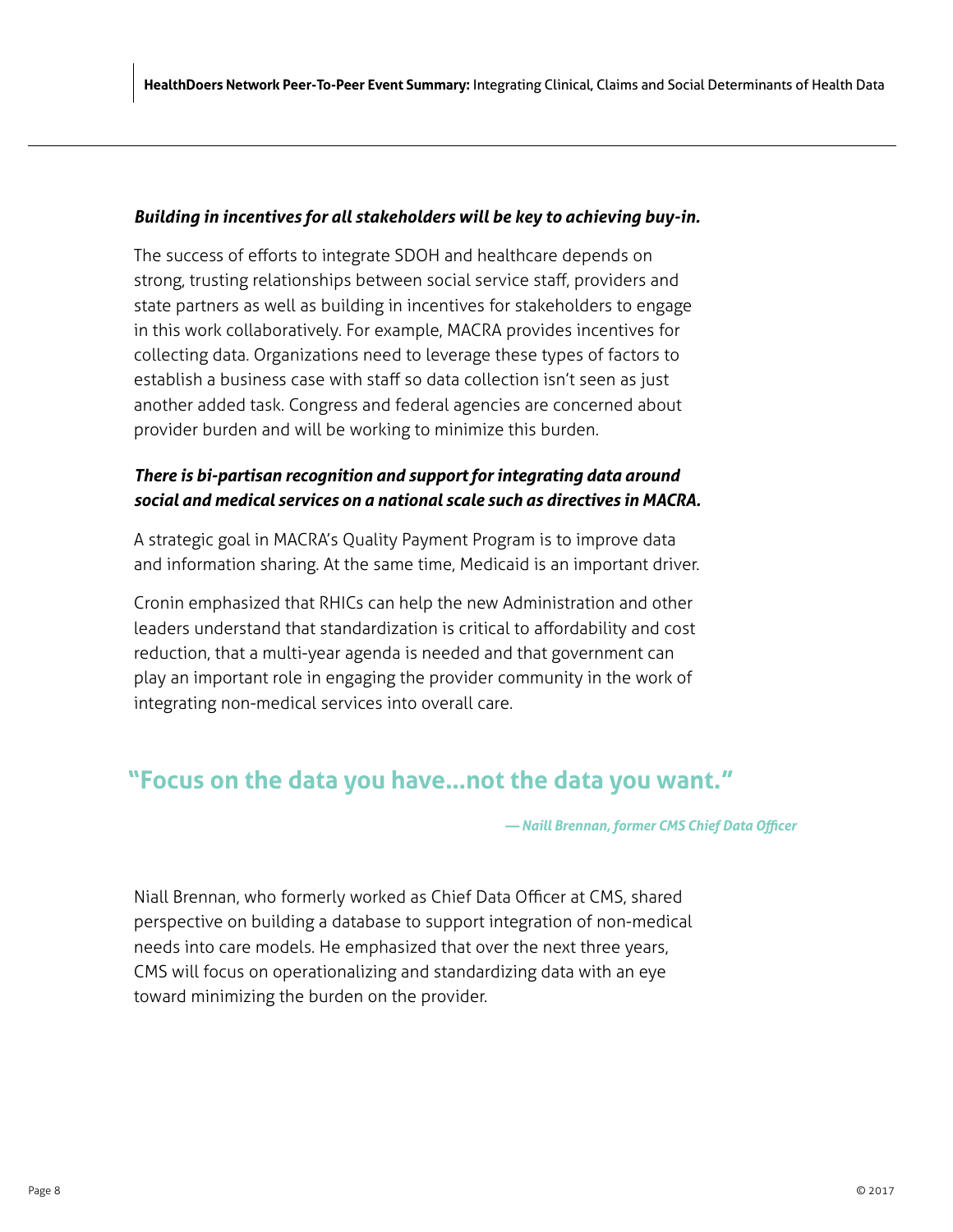Brennan says when building a system to collect, analyze and share data around anything (e.g., SDOH), stakeholders should ask EVERY time how the data they are considering fare against these questions:

- 1. How much will it cost to collect this data? "Is the juice worth the squeeze?"
- 2. How good is the data? Is it standardized?
- 3. How comprehensive is the data? Does it include 5%, 10%, 50%, 100% of people?
- 4. What level of granularity does the data need to be at? Patient-level data gets very expensive quickly unless it is collected as a by-product of something else (e.g., office visit, social service usage).

CMS offers access to SDOH data, including: race, income proxies, dual eligibility and claims data. Other federal agencies that offer SDOH data include: Health and Human Services, Housing and Urban Development, Transportation, Education, etc. State and County government agencies are also a treasure trove. "Focus on the data you have … not the data you want," Brennan advises. Government data is available — use it!

# *Some examples of data tools that are working well:*

- [Blue Button: i](https://www.healthit.gov/patients-families/blue-button/about-blue-button)s a government enabled way to engage patients in their own health management by providing them access to data, ways to share it with their providers and the ability to use the information in conjunction with other health management programs. A Medicare beneficiary can download up to three years of claims.
- [Accountable Health Communities:](https://innovation.cms.gov/initiatives/ahcm/) A 5-year CMS initiative to promote clinical-community collaboration around health-related social needs screening, referrals and assistance to individuals navigating a broad spectrum of clinical and non-medical services. CMS will implement and test a three-track model based on promising service delivery approaches. Each track features interventions of varying intensity that link beneficiaries with community services.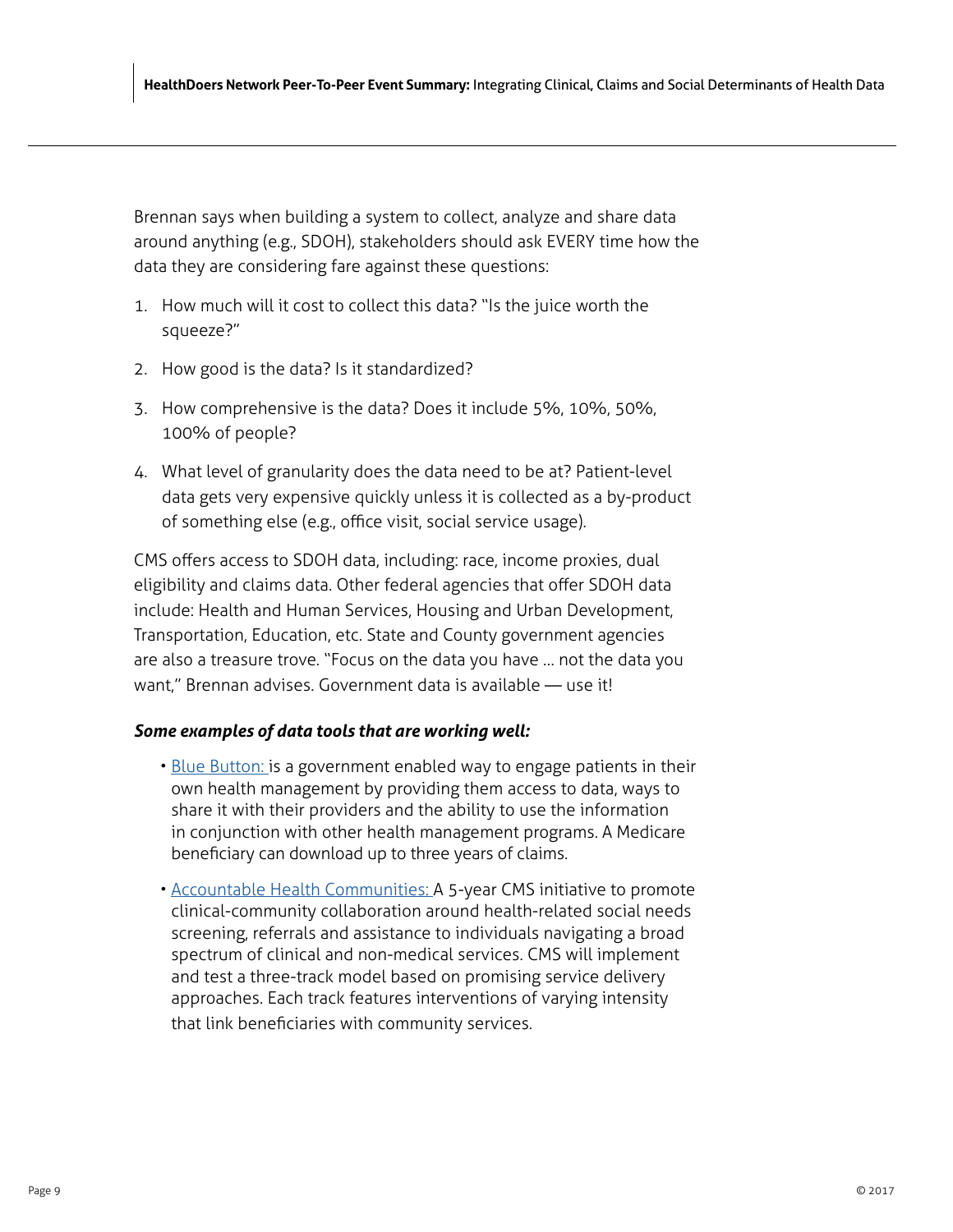Brennan also highlighted the [Current Medicare Beneficiary Survey](https://www.cms.gov/Research-Statistics-Data-and-Systems/Research/MCBS/index.html?redirect=/MCBS/), where CMS collects detailed information on 16,000 individuals every year at a cost of \$20 million in an effort to have a continuous, nationally representative sample of the Medicare population. Brennan's assessment is that at that cost, it would not be practical to expand this survey as some people had suggested.

Brennan concluded that the RHIC model of leading collaboration regionally is a strength and that in many ways, the RHICs are ahead of the curve in terms of addressing SDOH. By connecting multi-stakeholders across medical and non-medical services, setting clear priorities for integrating SDOH into clinical approaches, and collaborating on how to build a data infrastructure together will bring you far fast.

**"Success in integrating medical and non-medical data would be a seamless flow of information from patient to provider to social service to CMS and back to patient."**

> *— Niall Brennan, Former Chief Data Officer, CMS*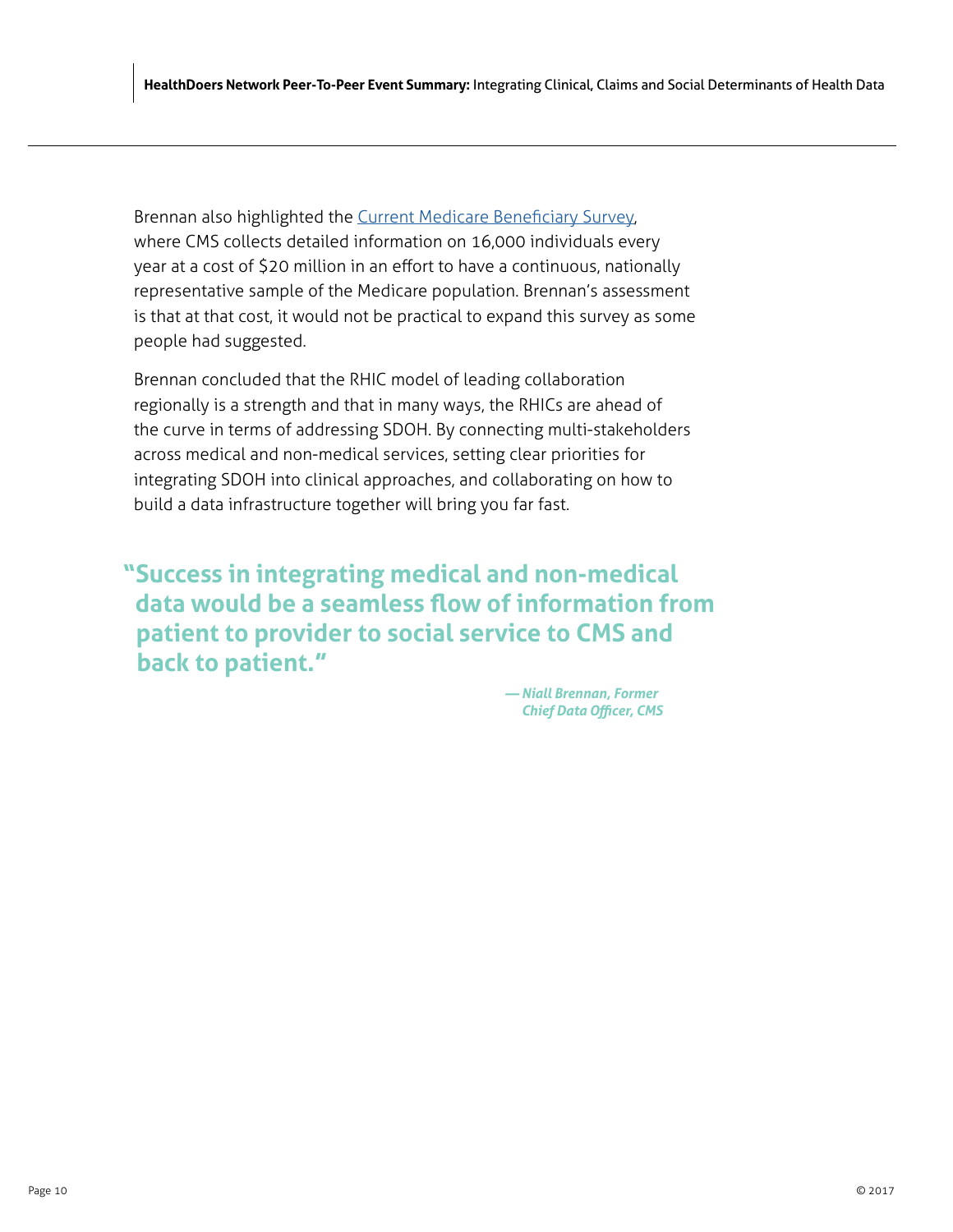# <span id="page-14-0"></span>**REGIONAL PERSPECTIVES: WHAT'S WORKING**

The HealthDoers Network invited two regions to share their progress and learnings around efforts to integrate SDOH and clinical data.

# *Colorado*

Kristin Paulson, JD, MPH, Director of Health Care Programs the Center for Improving Value in Health Care (CIVHC), shared key takeaways from the System for Resource Connection (SouRCe) initiative, which focuses on the redesign of care delivery, transparency and payment reform.

Paulson highlighted one case study around food insecurity since hunger is a major challenge in managing diabetes. The team looked at how they could better address this and other social resource needs in Colorado.

They looked to other nationally recognized models such as Health Leads, to determine what elements might work well for rural areas and populations. After 1,200 hours of stakeholder interviews around researching SDOH they uncovered tremendous inconsistencies with data collection, social resource access and resource referrals. However, they were able to assess what data was available from sources like United Way 2-1-1, state agencies and health systems.



*The Center for Improving Value in Health Care (CIVHC): System for Resource Connection. This initiative focuses on the redesign of care delivery, transparency and payment reform. The team built "Colorado Source", a tool to capture SDOH data in a way that will support widespread integration with clinical, claims and other data sets. Features include:*

- *• Recipient profile*
- *• Needs assessment*
- *• System selects- resources that meet the needs of the patient*
- *• Provider connection to the recipient*
- *• Provider follow up prompts*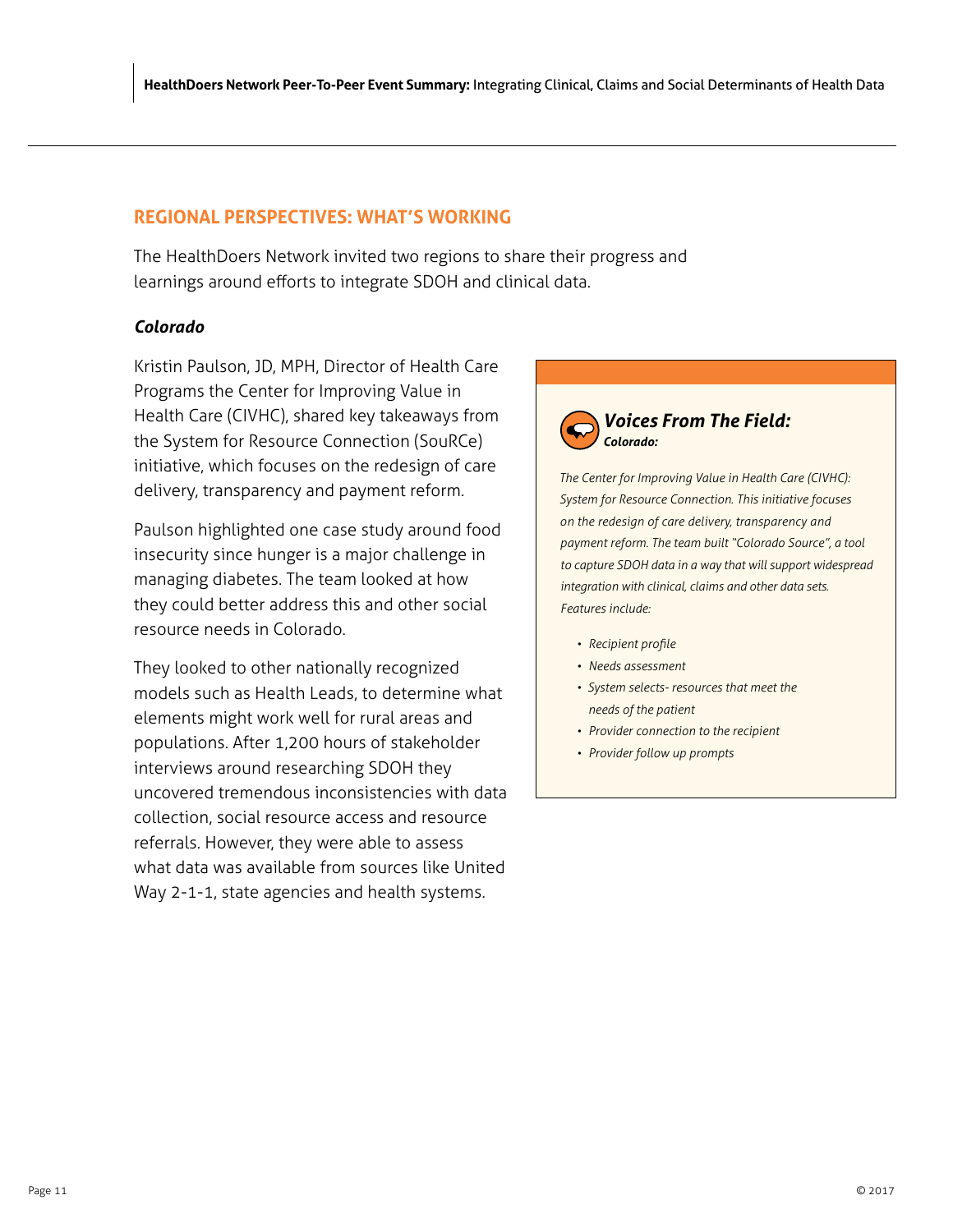While challenging, the work has enabled the team to create a collective solution that involves health systems, providers and patients in collecting SDOH data. The criteria they identified for such a system:

- Flexibility
- Data-producing

• User friendly

- Timely
- Low cost
- Accessible

• Accurate

- Effective
- Sustainable

With a partner in California, the team built a platform for the system, called "Colorado Source", to capture all of these data points. They are now working with diverse stakeholders and local funders to determine a collaborative approach for statewide implementation.

Standardization has been critical. The team identified workflows for various settings, ways to improve cultural competency and training to ensure appropriate communication regardless of the care setting or population being addressed.

# *Using the Colorado Source Database*

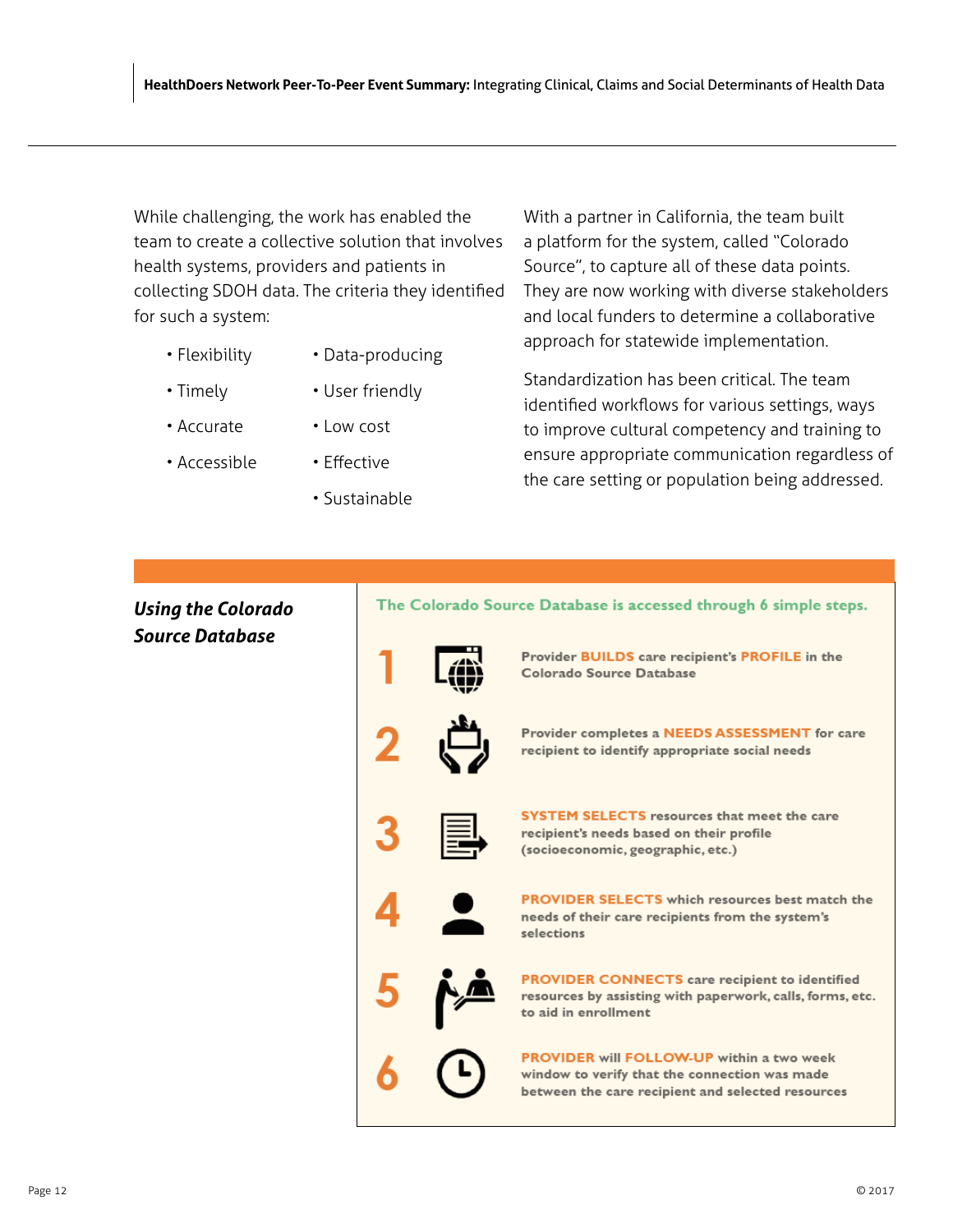# *Cincinnati*

Robert Kahn, M.D., MPH, Cincinnati Children's Hospital described how his health system trains providers to screen and collect SDOH information on physiologic health, safety, belonging, hunger, self-esteem, poverty, joblessness and homelessness. Kahn says making this as easy as possible for the providers is critical. When appropriate, care teams use the information to make referrals to social service and community organizations. Funding for such referrals can be challenging but they are often very effective. Kahn highlighted one such case.

In 2010, providers at Cincinnati Children's Hospital had a partnership with the Legal Aid Society of Greater Cincinnati (Legal Aid).

The providers were trained to ask about SDOH, e.g., housing in children with asthma. In one case of a child with worsening asthma, Legal Aid intervened with the child's landlord to correct sub-standard housing conditions that were contributing to asthma exacerbations. In relative quick succession, 16 children with asthma were identified as living in a handful of buildings all owned and managed by the same landlord out of New York. Lawyers at Legal Aid helped residents form tenant associations, and eventually a coalition of community organizations secured a \$30-million Housing and Urban Development grant to refurbish the apartments, including new ventilation systems and mold removal. The children's living situations improved, and as a result so did their health, including reduced asthma rates.

# *Voices From The Field: Cincinnati: Working with the Legal Aid Society*

*"Housing plays a really important role in asthma: mold, mildew, cockroaches, rodents all make asthma worse. And so we've been very attentive to what are some of the out-of-the-box things we can do for asthma."* 

*– Robert Kahn, M.D., MPH, Cincinnati Children's Hospital*

*To hear Robert Kahn, MD, MPH of Cincinnati Children's Hospital describe in his own words how his organization approaches SDOH and their work with the Legal Aid Society, watch this video: <https://vimeo.com/201783081>*

*You can also read this New York Times account: <http://tinyurl.com/hs3fg8w>*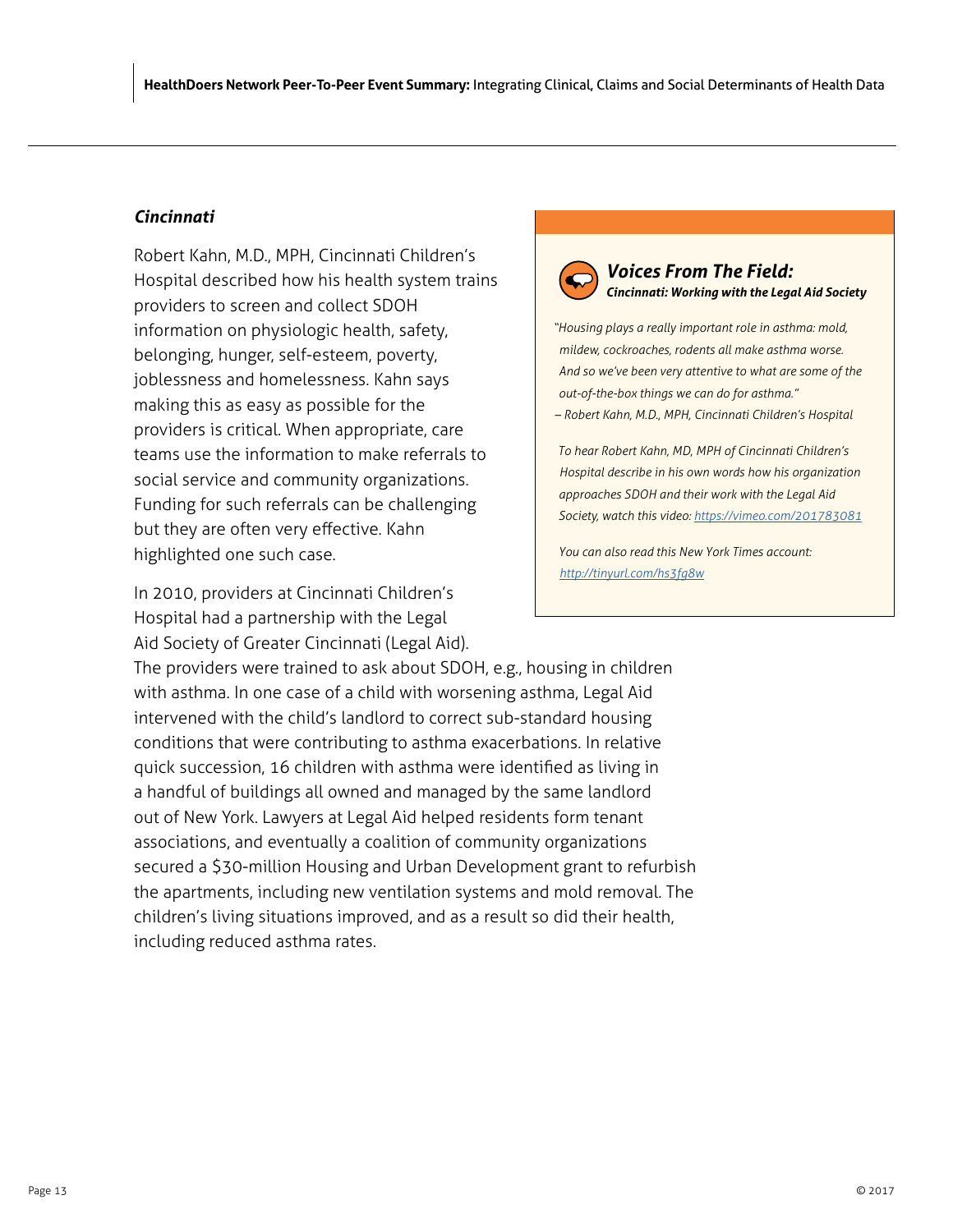# <span id="page-17-0"></span>**OPERATIONAL CHALLENGES: 10 THINGS THAT ARE HARD**

As the self-proclaimed "data geeks" for the Center for Improving Value in Health Care (CIVHC), Jonathan Mathieu, PhD, Vice President of Research and Compliance, Jonathan Mathieu, PhD and Kristin Paulson, MPH, Director of Health Care Programs, are all too familiar with the challenges of operationalizing efforts around data collection, reporting and sharing. They are also familiar with what it takes to do it successfully. As a tool for communities to use when planning and building data infrastructure to support collecting, reporting and sharing multi-sector data on SDOH, they offer this Top 10 List:

# *1. Data Governance*

Data lives in many different places. Governance is a system or structure for "governing" access to the data and determining who can have access to the data, for what purposes and under what conditions. Key questions from a governance perspective include: What data do stakeholders need? How do stakeholders get the data they need? Where does the data live? How can it be combined with other data from disparate sources? Who owns the merged/combined data? How do organizations provide appropriate access?

# *2. Privacy, Security and Legal*

In this work, stakeholders can get caught up in the rules and requirements around data privacy and security. They need to develop and share best practices on how to address these issues. Community programs may not have the resources necessary to develop adequate privacy and data security measures to handle, protect and store protected personal health information (PHI).

# *3. Relationship Management*

Health system and provider buy-in for collecting SDOH and other data from multiple sources can be difficult to obtain, but it is critical to progress. Sensitivity to existing reporting burdens and what it would take for key stakeholders to make the necessary data available is essential.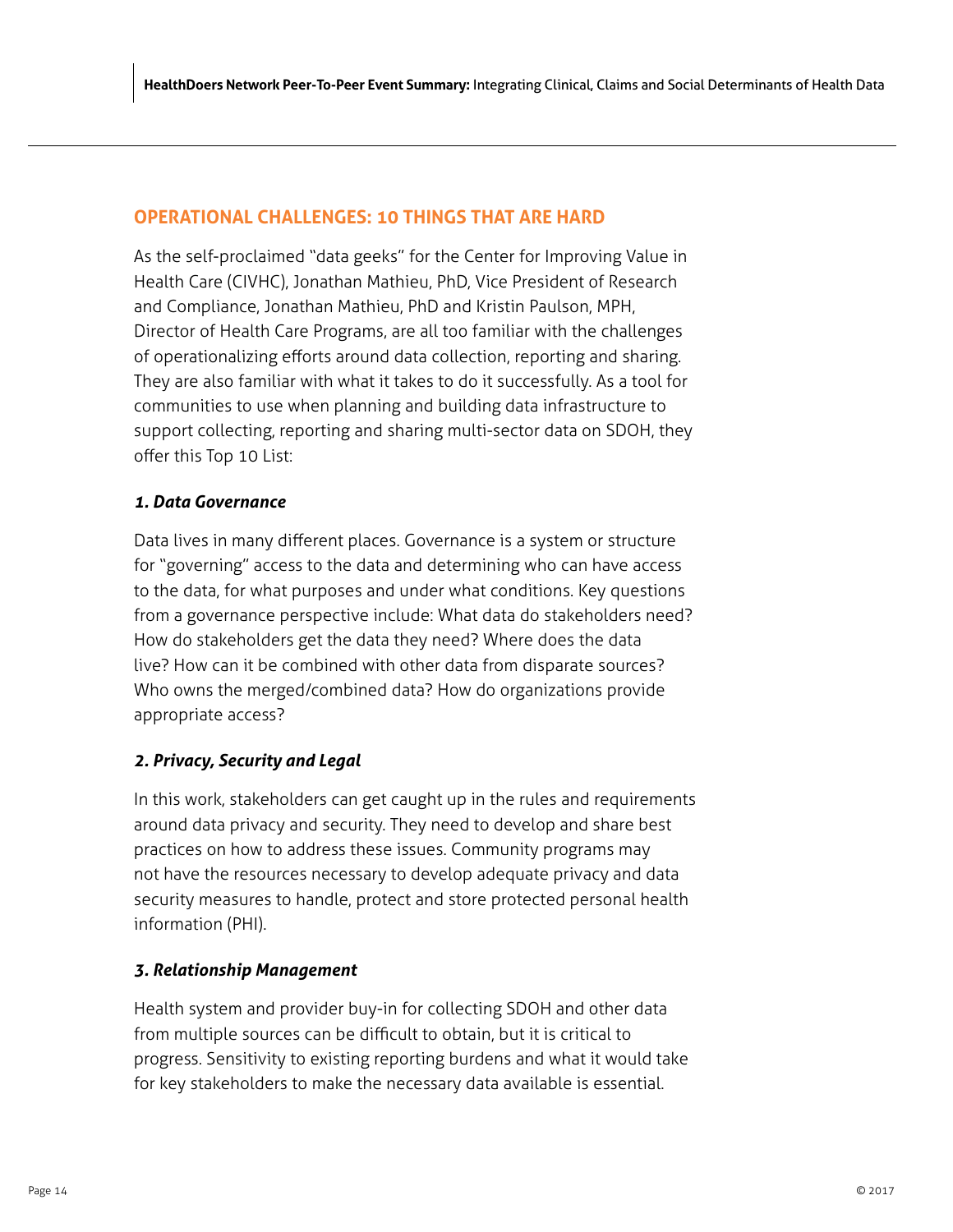Establishing and communicating a clear business case that such data collection and sharing ultimately helps improve patient outcomes is a key element of this effort.

# *4. System Platform*

How do stakeholders build a platform to efficiently collect data from multiple sources and share actionable information in a functional way? How do they adapt to the availability of additional data sources? These systems must need to be flexible, adaptable, and have the ability to identify and match individuals across data sources to avoid duplication of identity. (i.e., collecting data on same person in different places with no cross reference).

# *5. Integration of existing data*

Where can stakeholders find existing SDOH information? (e.g., Department of Education, Department of Transportation, community based organizations, etc.) How can data from multiple sources be tied together as it is being pulled into an integrated health/SDOH system? (E.g., Multiple United Way 2-1-1 systems in Colorado that are not synchronized or interconnected). Planning for these challenges and building workarounds into an integrated data infrastructure will be key.

# *6. Community Resource Capacity*

Stakeholders need to understand and plan for adequate social service resource capacity. Increased demand resulting from integration with health services can overburden existing community resources. Without consistent reimbursement, service providers will not be able to support additional need.

# *7. Data Access and Visualization*

Are interfaces intuitive to use? Are they usable in multiple formats (e.g., mobile, tablet, laptop)? How is the data recorded on services made available in a patient's home — particularly rural areas? How does the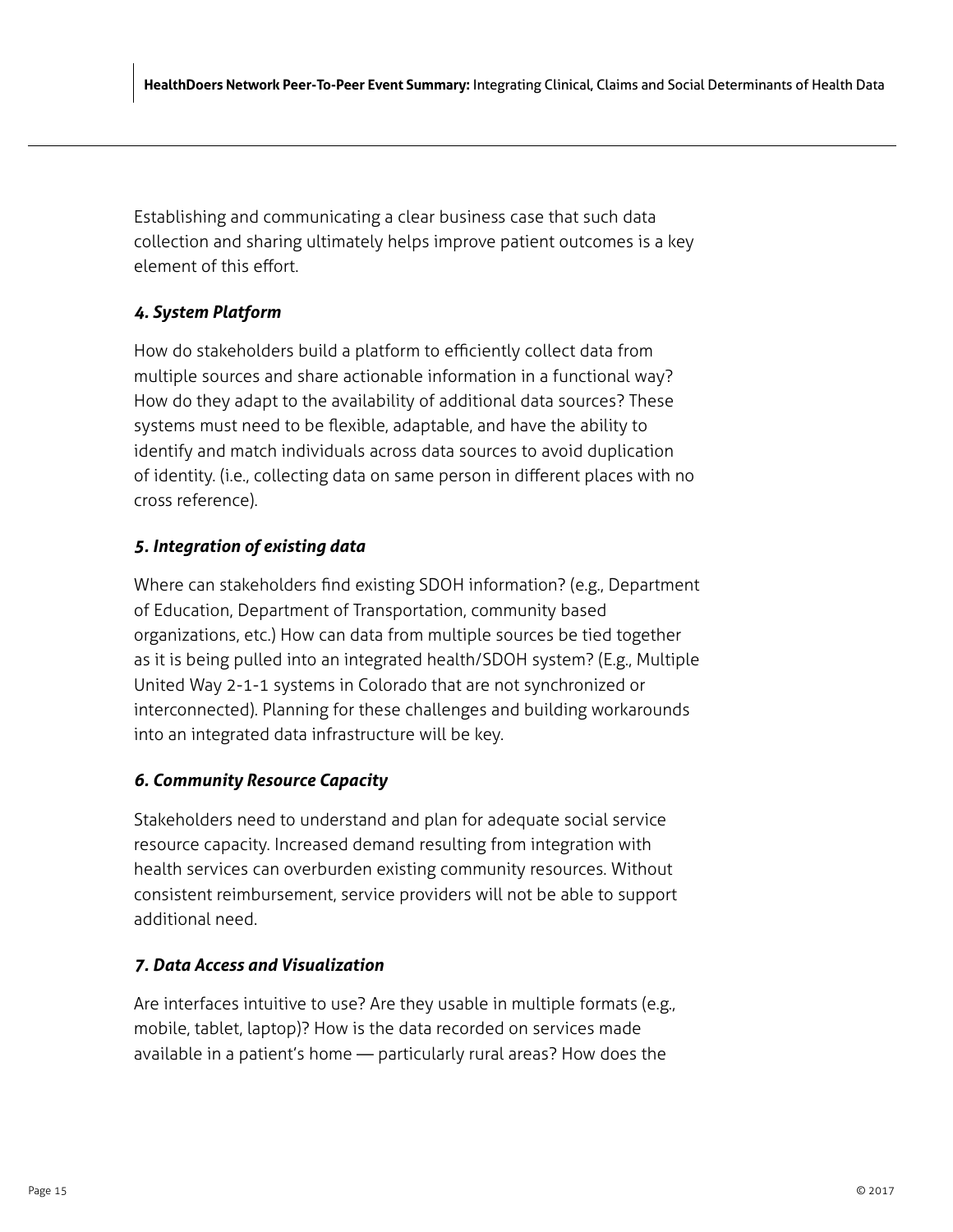system address cultural variation and different needs? (For example, rural farming areas have very different needs than metropolitan or businessoriented neighborhoods). Once the data has been created, how do stakeholders work with it? How will the data be made available? Who will use it?

User-friendly data collection tools must be available and functional at point of care/service. Once initial data is collected and shared, stakeholders must also have tools to make the data/information actionable.

This will help secure buy-in across stakeholders, greatly enhance standardization of measures and, once the data has been collected, will provide better access to other stakeholders.

# *8. Workforce and Training*

Training the existing workforce on integrating SDOH into the clinic involves training individuals on a system, but also identifying how new tasks will be incorporated into existing workflows of widespread users (e.g., patient navigator, resident, social worker, provider, etc.) and how users will be able to share best practices. How do you constantly keep people trained on data collection, input and analysis?

This is particularly important after the data has been collected and access becomes a reality. How much training is required to get users up to speed in different areas (e.g., urban, rural, frontier)? How often is training required? Can this be made as simple as possible? Can people, once trained, serve as trainers for others in their offices? Can someone with modest computer and information technologies (IT) skills learn to use the tool and information relatively simply and easily?

# *9. Evaluation*

Evaluating the integration of SDOH into traditional healthcare will be critical for sustainability. What data is needed to show the effects of that integration? What metrics or measures can reflect the impacts of the change? How will stakeholders determine which areas are successful and where expansion or reduction in services are needed? Compiling the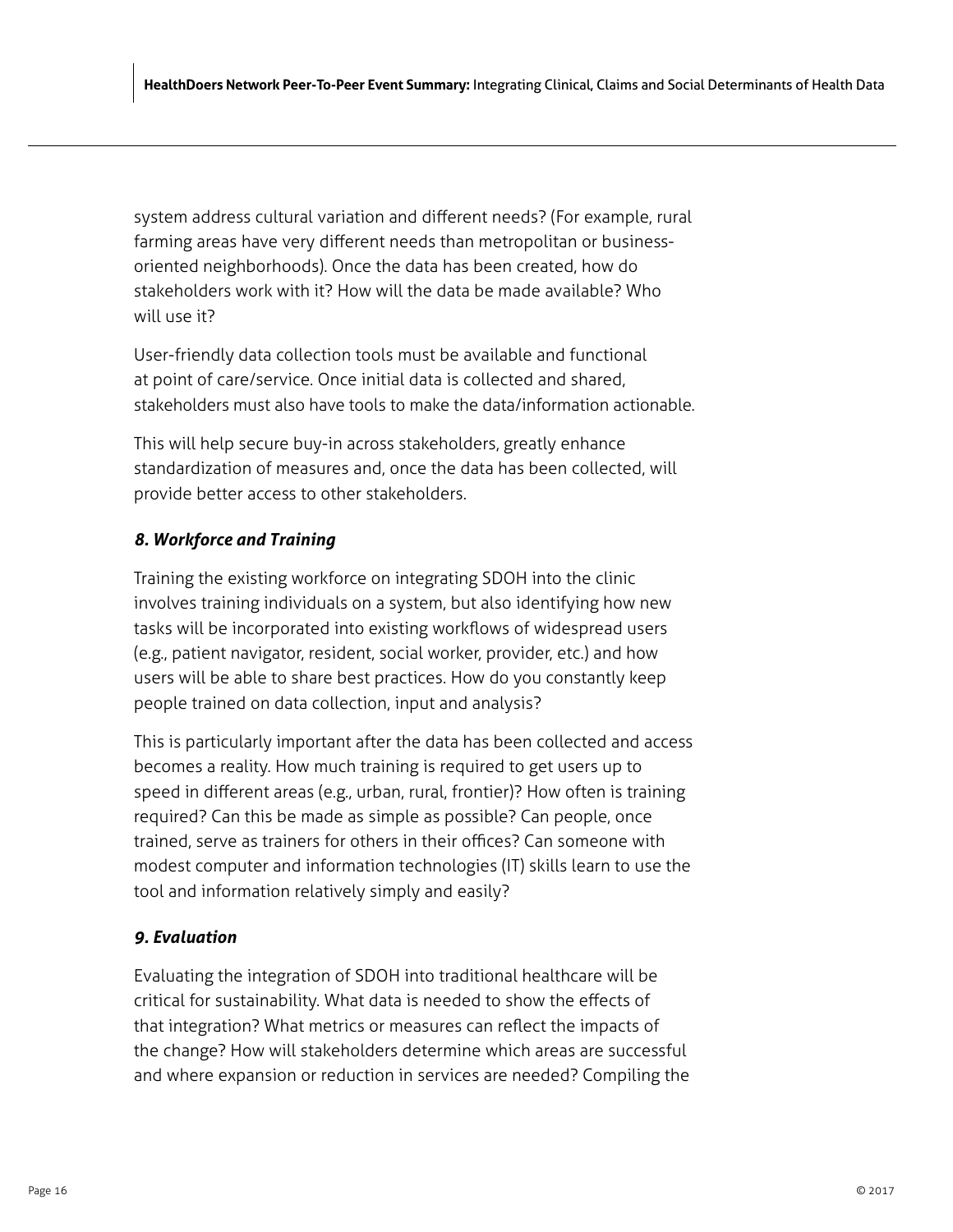data to show impacts and point to appropriate next steps will involve extensive data integration and analysis. How do stakeholders get people to focus on health instead of healthcare? For example, do they need a bus route in a neighborhood? Food program?

How do we know whether SDOH efforts are making a difference? Can we develop standard metrics and ways to measure progress?

Who needs to be involved? What perspectives on this are important? (e.g., population health improvement patient and community level success stories).

# *10. Sustainability*

Social resources and services already struggle with financial sustainability, and rely heavily on grants and state funding for continued operations. Integrating SDOH into healthcare and collecting data creates a new system level that is outside of current healthcare funding. How do we pay for ongoing operations? Will this new mechanism integrate into existing healthcare payment methods? How will we ensure the system continues to meet needs with accurate and up to date information? How do we keep data collection systems up to date? How do we pay for constant upgrades?

Once built, how do we maintain the systems? How do we ensure data and information available is current?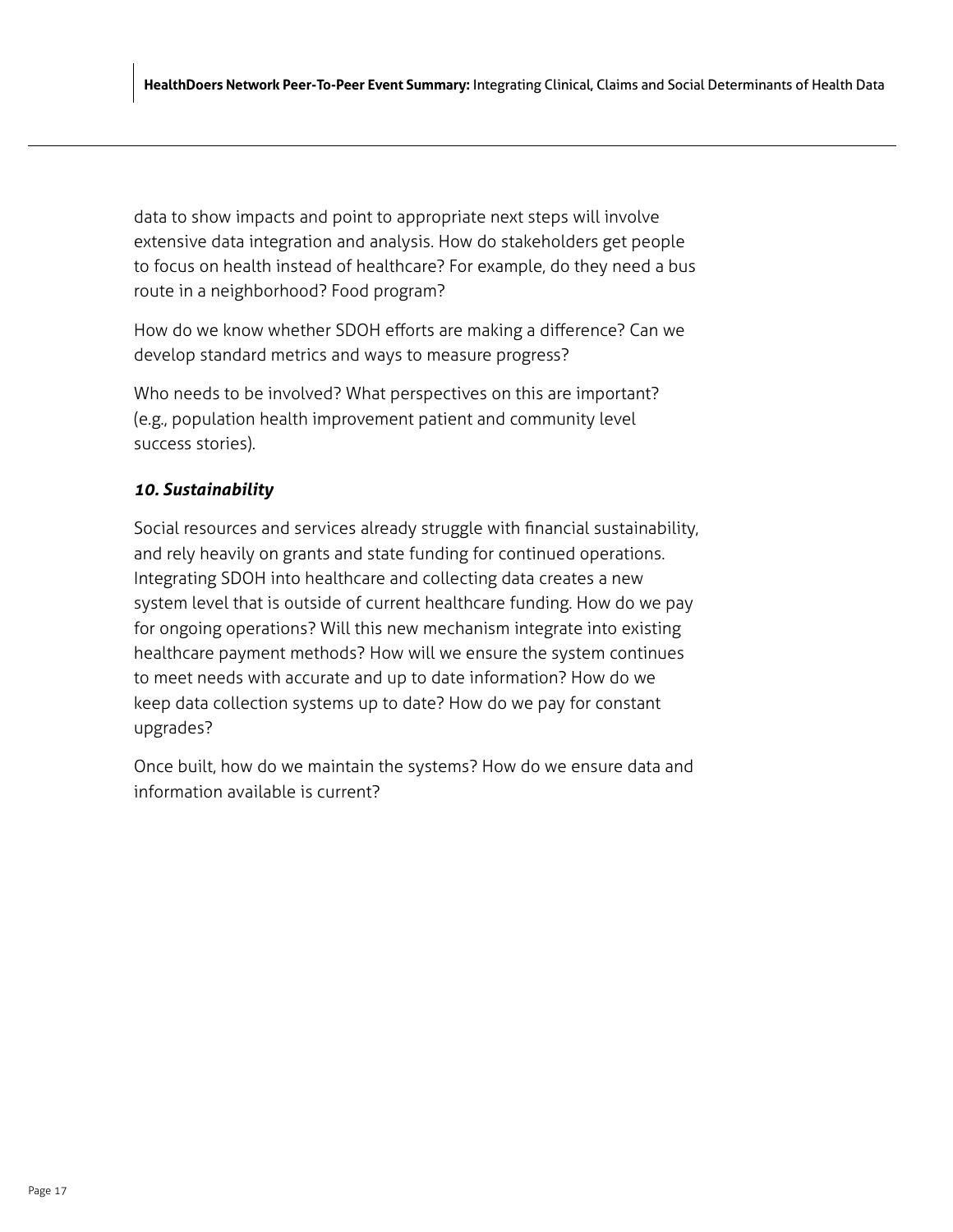# <span id="page-21-0"></span>**ORGANIZATIONAL DESIGN CHARACTERISTICS FOR MULTI-SECTOR DATA USE**

Craig Brammer, CEO of The Health Collaborative in Cincinnati shared lessons learned through Gen-H, a 7-county initiative encompassing Greater Cincinnati and Northern Kentucky. Through the project, 100 community leaders across multiple sectors committed to a goal of 70% of adults in the region reporting excellent or very good health, and 95% reporting access to a usual and appropriate source of care. Brammer also incorporated lessons learned while developing, implementing and operating HB (HealthBridge) Suite products and services, which bring together disparate data from many sources on 3.4-million individuals. He says the following characteristics are needed to establish effective collaboration around SDOH database systems:

# *Leadership alignment and support for a data-driven agenda*

Leadership alignment is essential to the success of any effort to collect and share data across multiple sectors. You can generate the necessary enthusiasm and buy-in by working with existing committees and workgroups whose members include: community organization leaders, social service providers, health system chief information officers, technical operations leaders, chief executives from health systems and health plans, comprehensive primary care data workgroups, physicians and public health officials.

# *Workforce alignment to ensure successful outcomes*

Technical expertise across organizations is a fundamental workforce element — including expertise in things like identity management to prevent repetition and inefficiency (e.g. Enterprise Master Person Index (eMPI) is the central "source of truth" for identification and classification of patients). There are many other factors to consider to ensure the workforce is up to the task: should an organization dedicate staff or hire contractors or consultants? How will providers and other users be trained? Do organizations have resources to handle work queues?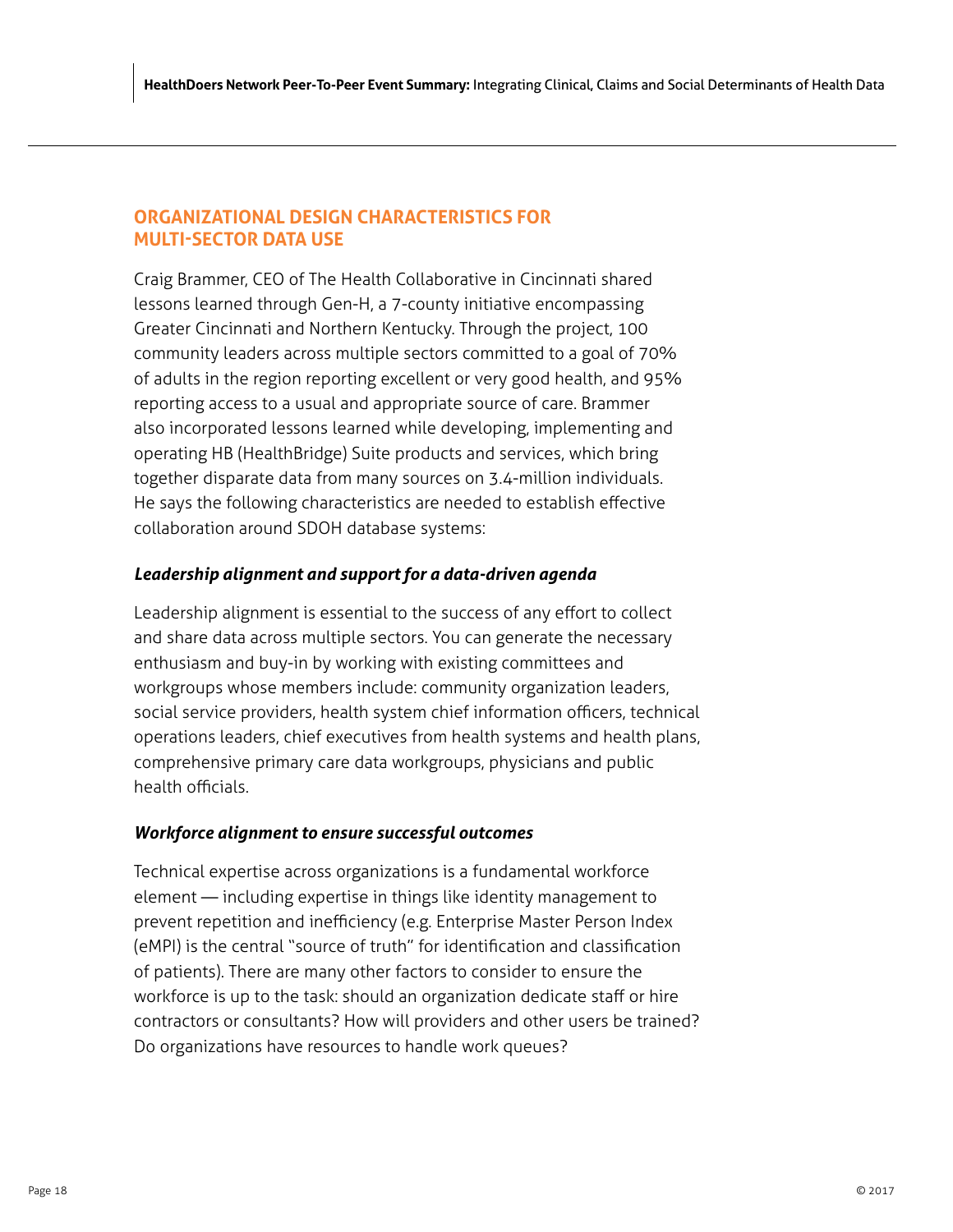# *Data Governance*

The transition to a new process must be carefully managed to ensure efficiency, efficacy and a *participatory* model. Organizations will want to access the data in ways that best meet their needs. The data infrastructure must ensure balance between providers, social service organizations and payers by using a common method to standardize and "normalize" data (e.g., HB Suite pulls data from 30 different sources — it is challenging but possible). Systems must also talk to each other to prevent "layering" redundant reporting on the same individual in different systems.

# *Privacy & Security*

There is a broad landscape of regulatory and accreditation organizations: HiTrust, DirectTrust, Electronic Healthcare Network Accreditation Commission (EHNAC), Qualified Entity, etc. Social service organizations may not have the experience with these requirements, and assistance will be needed.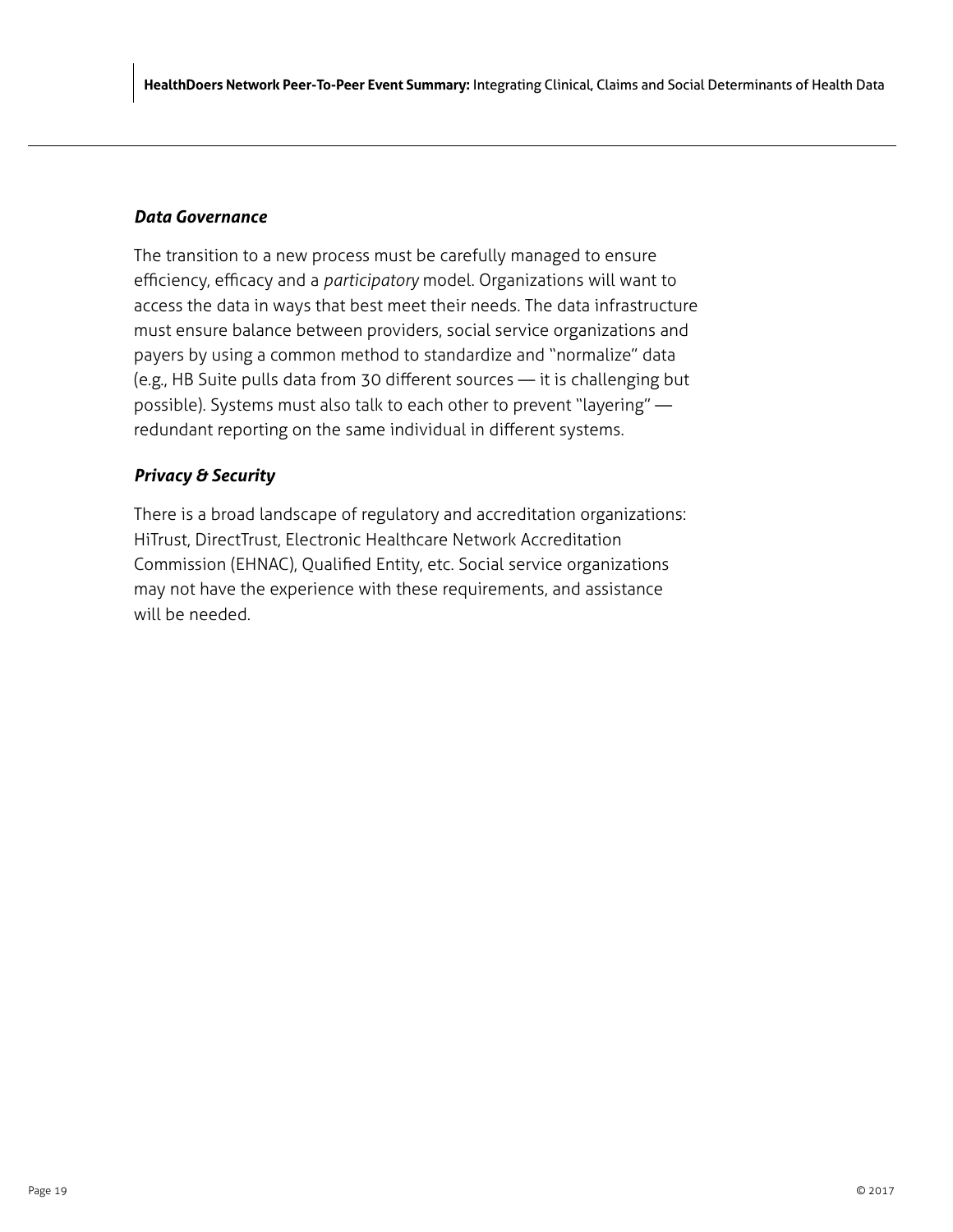# <span id="page-23-0"></span>**SMALL GROUP DISCUSSIONS: PRIORITIZING SDOH WORK IN YOUR REGION AND OPERATIONALIZING SDOH WORK IN YOUR REGION**

Participants broke into small group discussions to brainstorm about a specific SDOH priority in their region and how to operationalize the work. Some examples of approaches being piloted or implemented in regions around the country include:

# *San Diego: Housing*

Debbie Kennedy, Vice President of Operations for San Diego Health Connect shared how her region is working to pilot The Whole Person Project as a method to tackle housing as a SDOH issue. The program seeks to establish a systematic and comprehensive approach to addressing Medi-Cal beneficiaries who are high-cost, frequent users of Emergency Departments and/or inpatient services, and are currently experiencing homelessness or are at risk of homelessness. One of the key elements of the program is a "navigator of navigators" who would help each individual connect to services across the clinical and social service spectrum.

# *Multiple Regions: Education*

Marc Bennett, President and Chief Executive Officer of HealthInsight identified education as the SDOH priority for the region his organization serves. Several regions suggested working with state departments of education to access and analyze high school graduation rates and how SDOH data connects to/influences those rates. The goal is to identify what services and programs keep students in school AND healthy.

# *Multiple Regions: Food Insecurity*

One potential approach identified was to collect data about the location of full service grocery stores to identify underserved neighborhoods, overlay them against surveys of intake of fruits and vegetables and see if people can be identified who may not necessarily be hungry but whose diet may be leading to health issues (e.g., Interactive Health in Illinois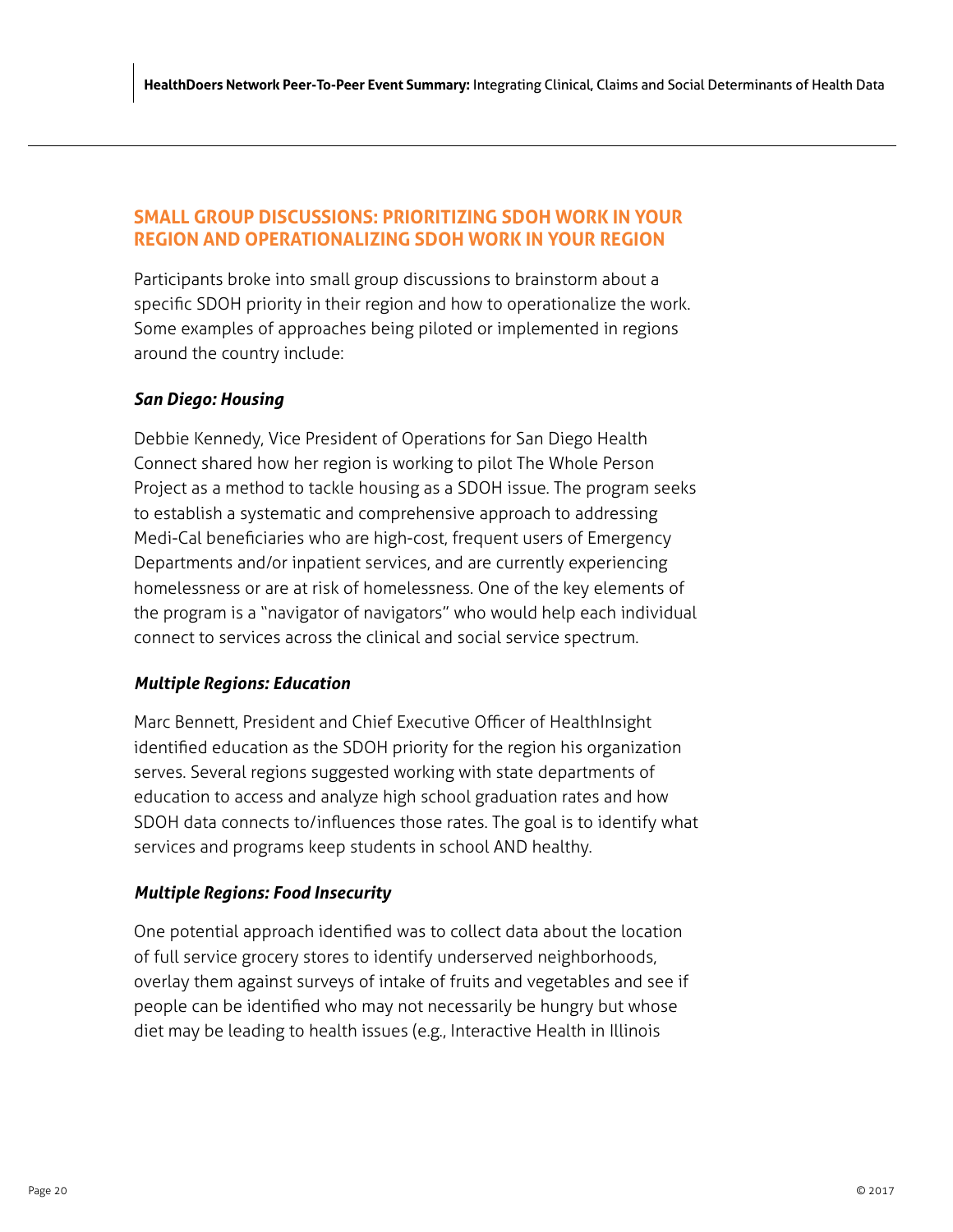does such a survey that gives a snapshot of food access and nutrition). One approach is to move produce into communities through mobile food trucks and food pantries and see if there is a change in health outcomes when nutritious food is made available.

# *Multiple Regions: Childcare*

One potential approach identified was to establish a baseline of what childcare programs are available, quality of early childhood development programs, who can access both and what gaps exists. Stakeholders can then analyze the collective data to see return on investment evidence through links/connections to clinical data.

# *Multiple Regions: Medical Legal Support*

The consensus is that the medical community needs to understand how legal challenges sometimes link directly to health and how to bridge the data to identify collaborative approaches across social workers, lawyers and hospitals. (E.g. \$1,000 spent on legal services could help avoid \$20,000 for pediatric emergency department visits.) Managed care organizations often foot the legal bill by being forced to share the risk. Physicians need to be able to see the results of referrals.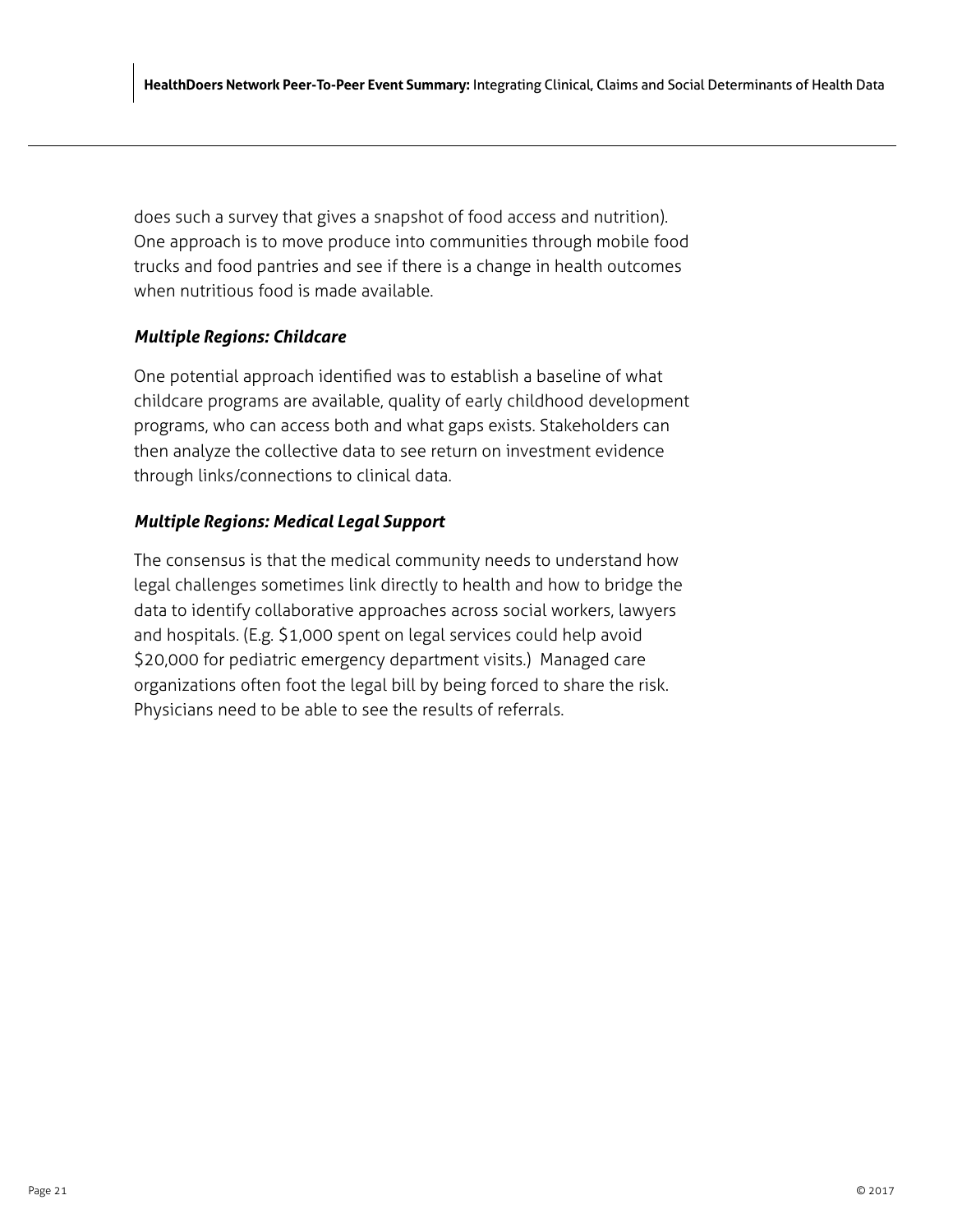# <span id="page-25-0"></span>**CONCLUSION**

Stakeholders across the social service and healthcare spectrum are increasingly recognizing that to achieve the ultimate health goals of affordability, reduced cost and better outcomes, the medical and social service sectors must implement coordinated approaches to collecting, measuring and sharing SDOH information and tracking individuals across all services.

By dedicating their time and resources to participating in this the Peer-to-Peer event, stakeholders in effect committed to engaging in this work in their regions. Participants came away with new contacts from across the country, ideas for forming relationships across sectors, understanding of how to identify SDOH priorities in their region, tools and examples of how to build data infrastructure to collect and share SDOH data, and most importantly, a sense that they can collectively succeed.

The HealthDoers Network will continue to share resources, lessons learned and best practices to help stakeholders get started or to accelerate their SDOH work. We look forward to continuing the conversations online and in person.

For more information on the HealthDoers Network and how to join, go to https://community.healthdoers.org/home or contact Lydia Kinney (*lkinney@nrhi.org*), the HealthDoers Community Manager.

# *Next Steps:*

- *1. Build/leverage relationships and trust with key community partners; other stakeholders will ask questions you have not thought of.*
- *2. Identify priority work for your region and establish the value proposition to engage others.*
- *3. Follow the money (e.g., high cost, high need populations) to help identify priority work and funding.*
- *4. Identify what data you have that is "good enough".*
- *5. If you want new data, always ask, "Is the juice worth the squeeze?"*
- *6. Move towards standardized data, but don't get bogged down.*
- *7. Determine resource capacity for the selected service(s), i.e., don't unknowingly create demand that cannot be met.*
- *8. Create ways to measure the value of your work.*
- *9. Share the qualitative stories and quantitative data about your learnings!*
- *10. Be confident and humble as a HealthDoer.*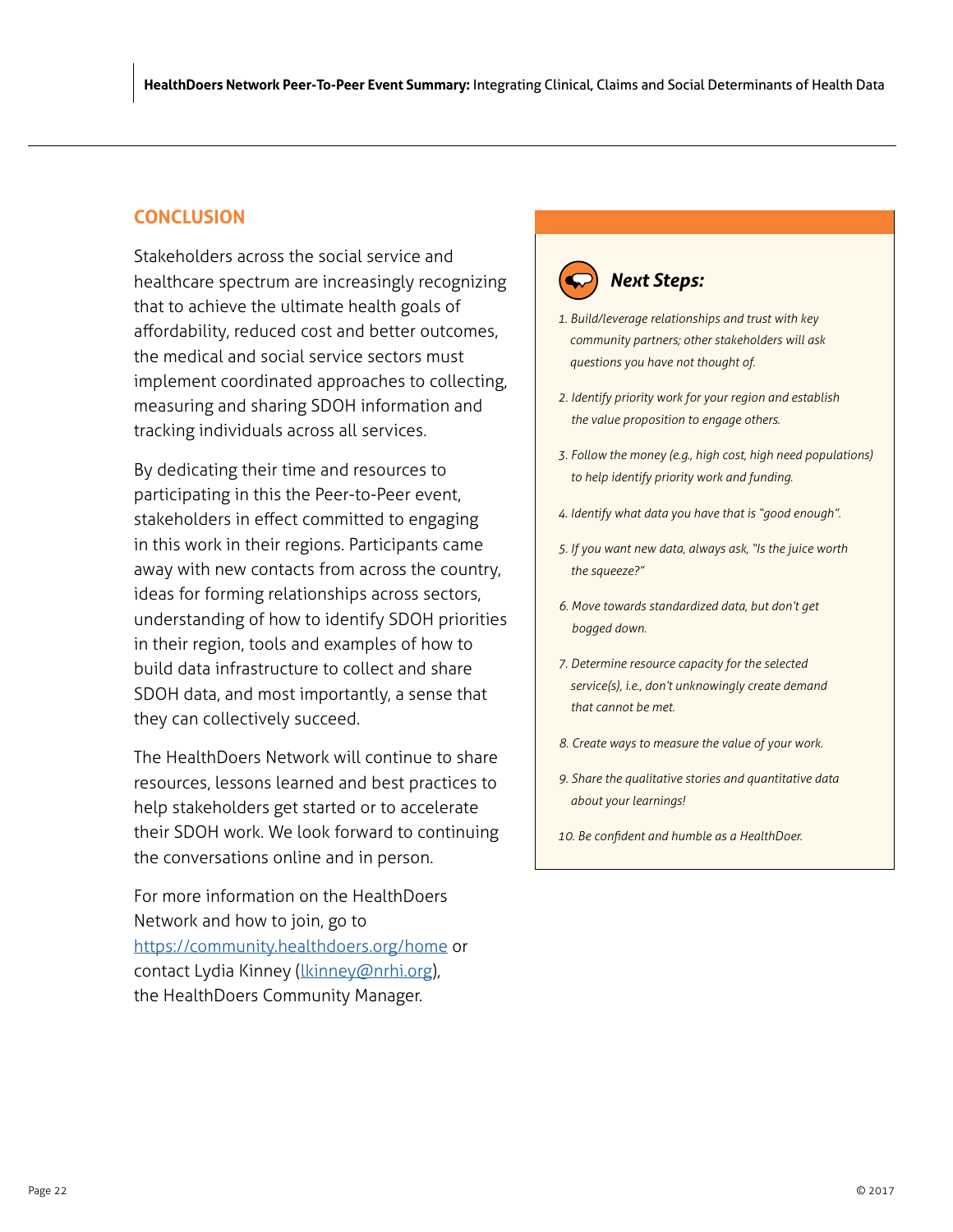# **ACKNOWLEDGMENTS**

The HealthDoers Network would like to thank The Health Collaborative of Cincinnati for hosting this Peer-to-Peer event and the Robert Wood Johnson Foundation for their generous funding support.

# *Primary Authors*

Network for Regional Healthcare Improvement (NRHI)

# *About the Network for Regional Healthcare Improvement (NRHI)*

The Network for Regional Healthcare Improvement is a national organization representing more than 30 regional multi-stakeholder groups working toward achieving the Triple Aim of better health, better care, and reduced cost through continuous improvement. NRHI and all of its members are non-profit organizations, separate from state government, working directly with physicians, hospitals, health plans, purchasers, and patients using data to improve healthcare. For more information about NRHI, visit [www.nrhi.org](http://www.nrhi.org).

# *About the Robert Wood Johnson Foundation*

For more than 40 years the Robert Wood Johnson Foundation has worked to improve health and healthcare. We are working with others to build a national Culture of Health enabling everyone in America to live longer, healthier lives. For more information, visit [www.rwjf.org.](http://www.rwjf.org) Follow the Foundation on Twitter at [www.rwjf.org/twitter](http://www.rwjf.org/twitter) or on Facebook at [www.rwjf.org/facebook.](http://www.rwjf.org/facebook)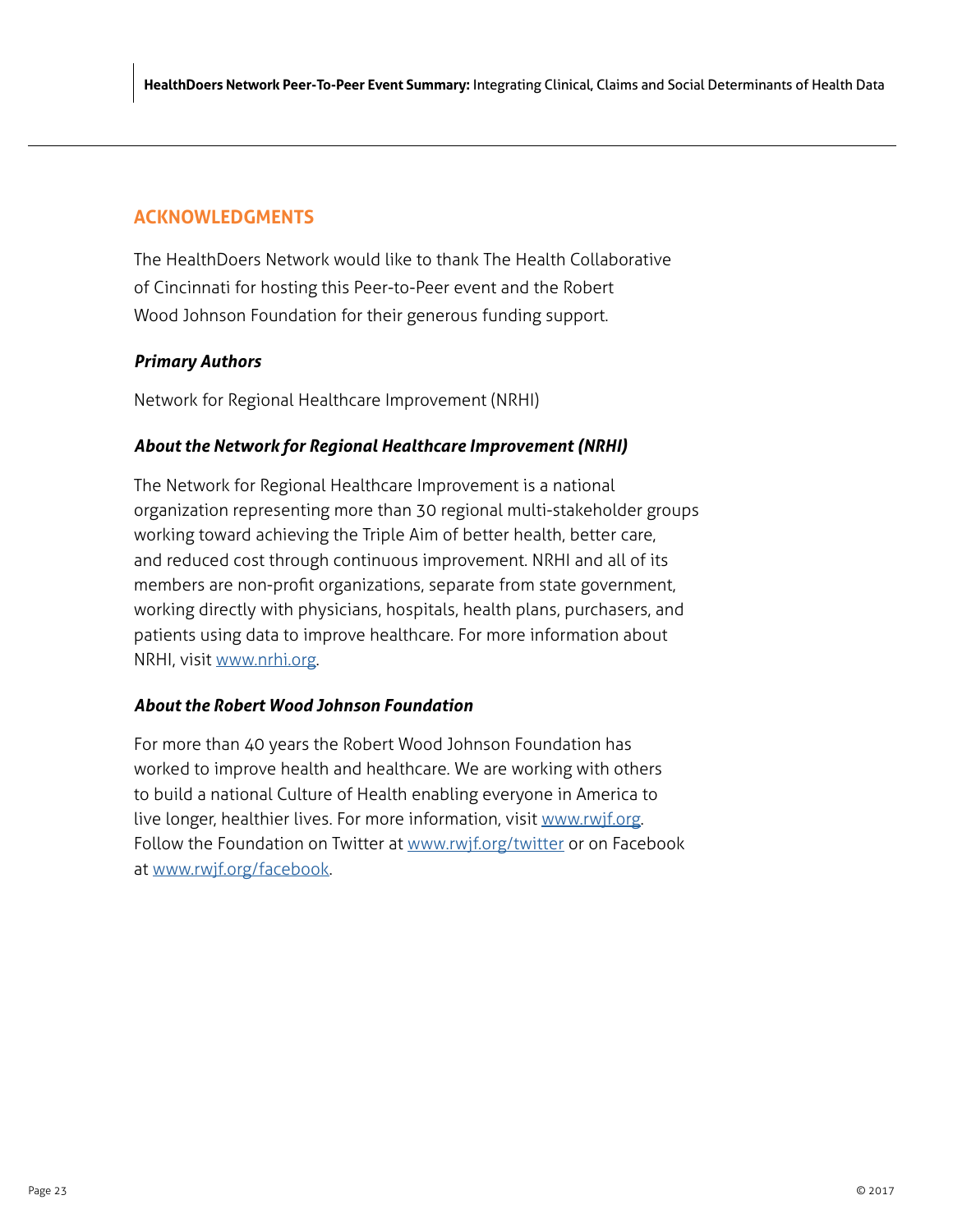# **CONTRIBUTORS**

# *Speaker List*



**Niall Brennan** is the former Chief Data Officer and the Director of the Office of Enterprise Data and Analytics (OEDA) at CMS. In this capacity, he oversaw improvements in data

collection and dissemination at CMS and efforts to help CMS better harness its vast data resources to drive higher quality, patient-centered care at a lower cost.

Mr. Brennan directed leading-edge research and analysis published by CMS, as well as efforts to make its considerable data sets available to external researchers seeking to promote better understanding of health care in the United States. He also managed CMS' extensive data and information product portfolio.

Prior to joining CMS, Mr. Brennan worked at the Brookings Institution, the Medicare Payment Advisory Commission, the Congressional Budget Office, The Urban Institute, and Price Waterhouse Coopers. He is a graduate of University College Dublin, and earned a master's degree in Public Policy from Georgetown University.

Contact Mr. Brennan at [niall.brennan@gmail.com.](mailto:niall.brennan@gmail.com)



**Kelly Cronin**, MPH, is Director of the Office of Care Transformation in the Office of the National Coordinator in the US Department of Health and Human Services. She facilitates health IT enabled

payment and care delivery reform for providers in the health system through collaboration with federal, state and private sector stakeholders.

She's also acted a senior advisor to the Administrator for the Centers for Medicare & Medicaid Services and supported the establishment of their Center for Innovation.

Prior to ONC, Ms. Cronin directed patient safety initiatives at the Food and Drug Administration and worked for the House Energy and Commerce Health Subcommittee. Her work experience also includes health services research and clinical trial administration.

Prior to HHS, she was a Director at the Lewin Group where she led health services research projects in the public and private sector. She holds a MPH and a MS in Health Policy from George Washington University.

Contact Ms. Cronin at [kelly.cronin@hhs.gov](mailto:Kelly.cronin@hhs.gov).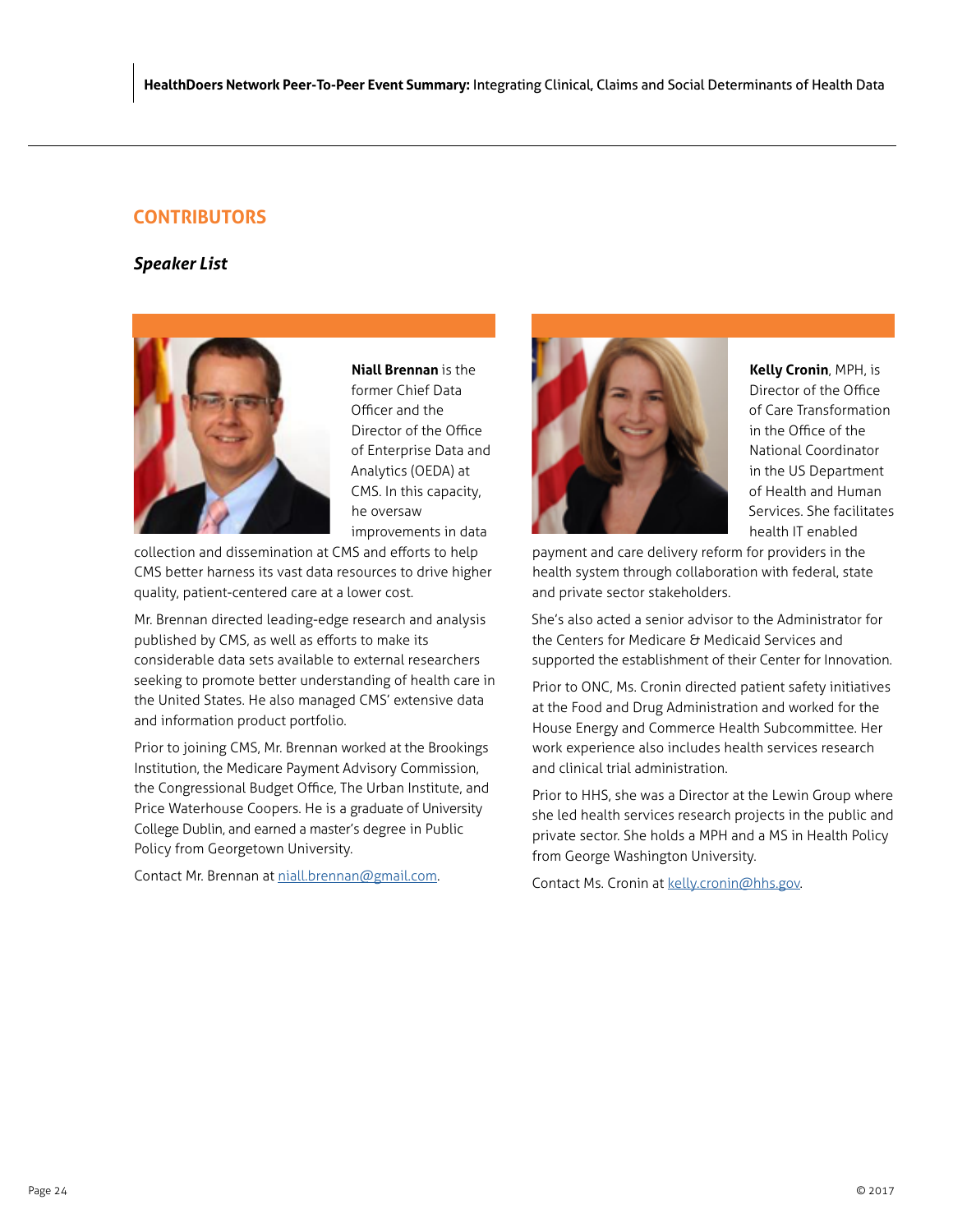# *Speaker List (continued)*



**Robert S. Kahn,** MD, MPH, is a general pediatrician and child health researcher.

Dr. Kahn's main interest lies at the intersection of poverty and child health, trying to understand what

leads to worse health among poor children, and where me might intervene most effectively. He focuses on the most common pediatric conditions such as asthma and Attention Deficit Hyperactivity Disorder (ADHD). His work includes both NIH-funded research, but also a focus on building practical collaborations with the most effective community agencies.

Dr. Kahn attended Princeton University and Vanderbilt University School of Medicine. At Children's Hospital in Boston, he completed his residency in pediatrics and a fellowship in primary care research. At the same time, he obtained a Master of Public Health at Harvard School of Public Health. Dr. Kahn came to Cincinnati Children's in 1999 as an assistant professor of pediatrics within the University of Cincinnati College of Medicine.

Currently, he is a professor and associate director of the Division of General and Community Pediatrics. He now helps to direct the Community Health initiative in the Strategic Plan, and he is co-director of the Cincinnati Child-Health Law Partnership.

Contact Dr. Kahn at r[obert.kahn@cchmc.org.](mailto:Robert.kahn@cchmc.org)



**Sanne Magnan,** MD,

PhD is the former President and CEO of the Institute for Clinical Systems Improvement (ICSI) (2006-2007; 2011-2016).

Dr. Magnan served as Commissioner of

Health for the Minnesota Department of Health from 2007 to 2010. As Commissioner, she had significant responsibility for implementation of Minnesota's 2008 health reform legislation, including the Statewide Health Improvement Program (SHIP), standardized quality reporting, development of provider peer grouping, certification process for health care homes, and baskets of care.

Dr. Magnan was a staff physician at the Tuberculosis Clinic at St. Paul- Ramsey County Department of Public Health (2002-2015) and a clinical assistant professor of medicine at the University of Minnesota. Her previous experience includes Vice President and Medical Director of Consumer Health at Blue Cross and Blue Shield of Minnesota.

Dr. Magnan holds an M.D. and a Ph.D. in medicinal chemistry from the University of Minnesota, and is a board-certified internist.

She currently is co-chair of the National Academy of Medicine's Roundtable on Population Health Improvement, a member of the Population-based Payment Model Workgroup of the Healthcare Payment Learning and Action Network, a member of the CMS Multi-sector Collaboration Measure Development Technical Expert Panel, and a Senior Fellow with HealthPartners Institute. She has served on the board of MN Community Measurement and the board of NorthPoint Health & Wellness Center, a federally qualified health center and part of Hennepin Health. She was named one of the 100 Influential Health Care Leaders by Minnesota Physician magazine in 2004, 2008 and 2012.

Contact Dr. Magnan at [sannemagnan@gmail.com](mailto:sannemagnan@gmail.com).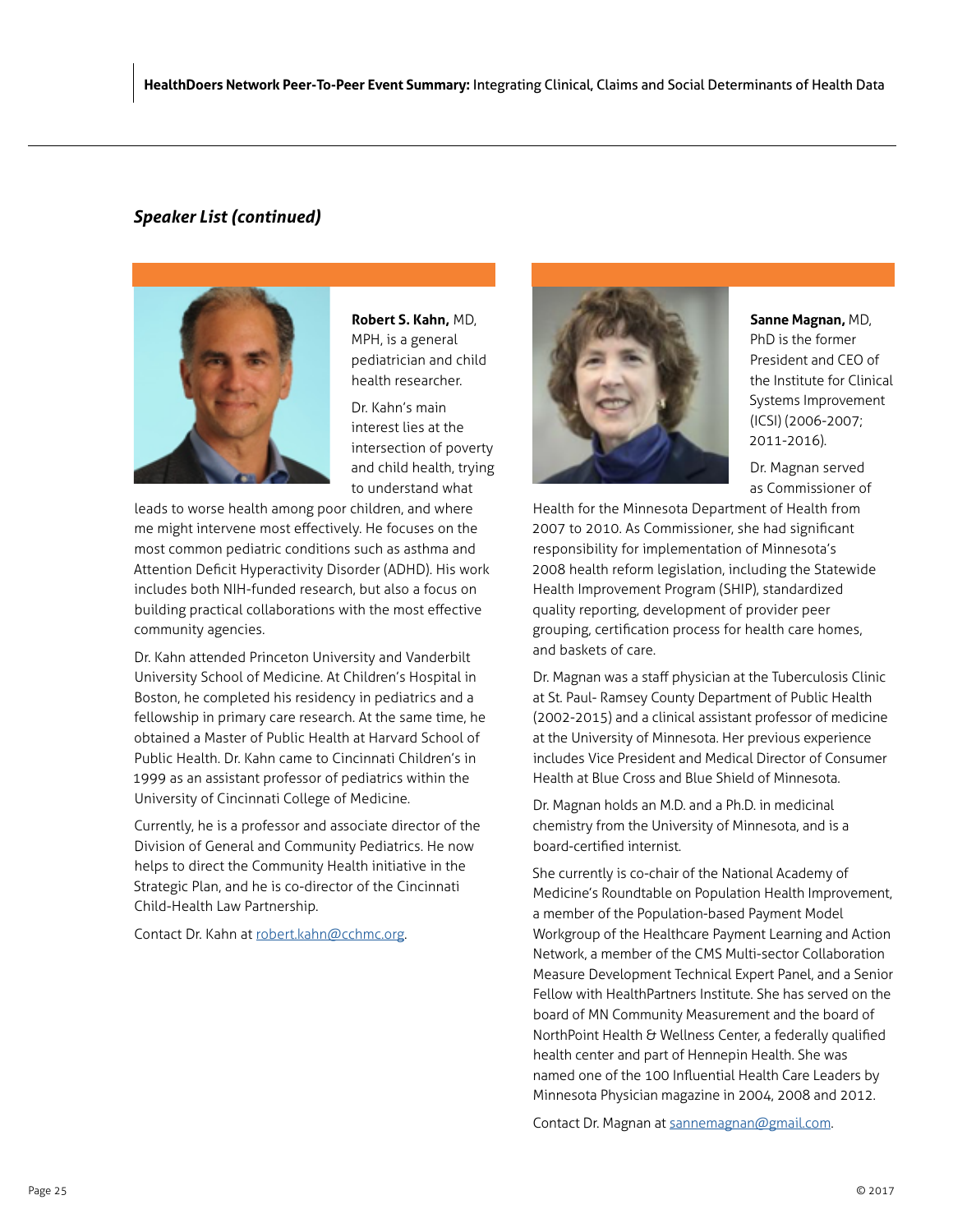# *Speaker List (continued)*



**Jonathan Mathieu,**

PhD, currently serves as Vice President for Research & Compliance and Chief Economist at the Center for Improving Value in Health Care (CIVHC). In this

capacity, he is responsible for managing research activities related to CIVHC's strategic initiatives and ensuring compliance with applicable privacy, security and anti-trust laws and regulations.

Prior to joining CIVHC, Dr. Mathieu served as an Economist at the FDA and was also employed as an Assistant Professor of Public Policy at Georgetown University. Dr. Mathieu holds M.A. and Ph.D. degrees in Economics from the University of Colorado, and a BS in Applied Mathematical Economics from Oswego State University.

Contact Dr. Mathieu at [jmathieu@civhc.org](mailto:jmathieu@civhc.org).



**Kristin Paulson,** JD,

MPH, is the Director of Health Care Programs for the Center for Improving Value in Health Care (CIVHC), where she works with stakeholders and policy makers across

Colorado to align and support efforts to advance the Triple Aim using data from the Colorado All Payer Claims Database. She joined CIVHC four years ago and since then has facilitated statewide work in palliative care, social determinants of health, and care transitions including the development and launch of Healthy Transitions Colorado.

Prior to her work at CIVHC, Ms. Paulson worked in organ transplant data analytics and policy through the University of Minnesota Department of Medicine and Center for Bioethics, and the United Network for Organ Sharing. Ms. Paulson completed undergraduate work in Biology at the University of Colorado at Boulder, and completed her Juris Doctorate and Master of Public Health work through the University of Minnesota's joint degree program in Law, Health, and the Life Sciences.

Contact Ms. Paulson at [kpaulson@CIVHC.org.](mailto:kpaulson@CIVHC.org)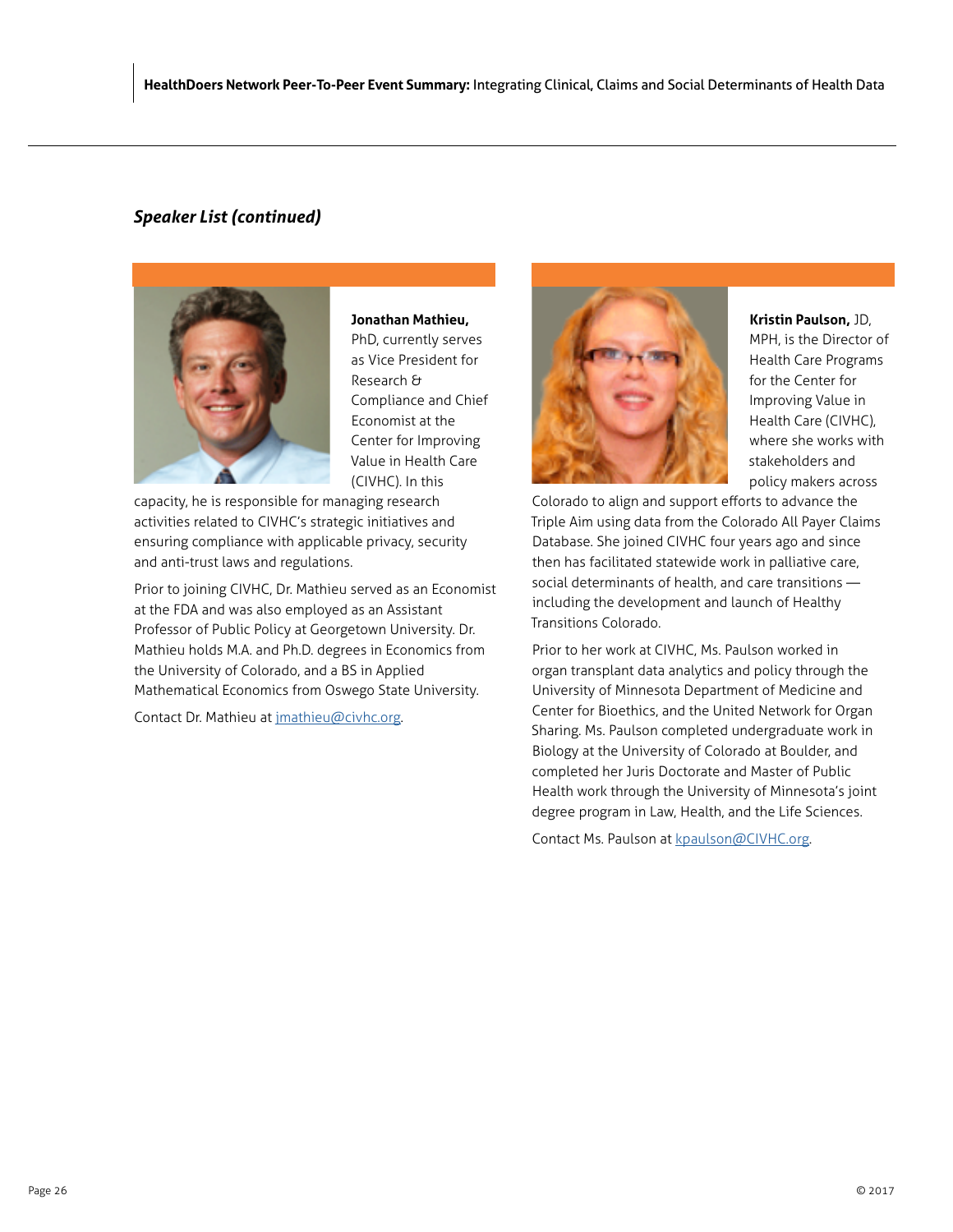# *Speaker List (continued)*



**Craig Brammer,** In December 2012, Craig

Brammer began a new role leading Greater

Cincinnati's health care transformation efforts. Craig was tapped to be the first person to serve as Chief

Executive Officer of the combined operations of the Greater Cincinnati Health Council, the Health Collaborative and HealthBridge. As CEO, Brammer is responsible for overseeing the strategy and coordination of the region's health improvement initiatives.

Brammer, a Cincinnati native, was previously at the Office of the National Coordinator for Health Information Technology in Washington, DC, where he focused on the intersection of technology and payment policy, and led a \$260 million Federal technology innovation program.

Brammer was familiar with the Greater Cincinnati health care community from previous positions. Prior to serving in the federal government, he led several regional initiatives including the Humana-sponsored Physician Leadership Program, the Health Collaborative's Aligning Forces for Quality program — the signature health care improvement initiative of the Robert Wood Johnson Foundation—and research to inform Ohio Medicaid's pay-for-performance approach. He also holds a faculty position at the University of Cincinnati.

Brammer earned his Master's degree in Organizational Behavior at the University of Cincinnati. He has authored numerous studies on health policy, health IT, performance measurement and payment reform.

Contact Craig Brammer at [CBrammer@healthcollab.org.](mailto:CBrammer@healthcollab.org.)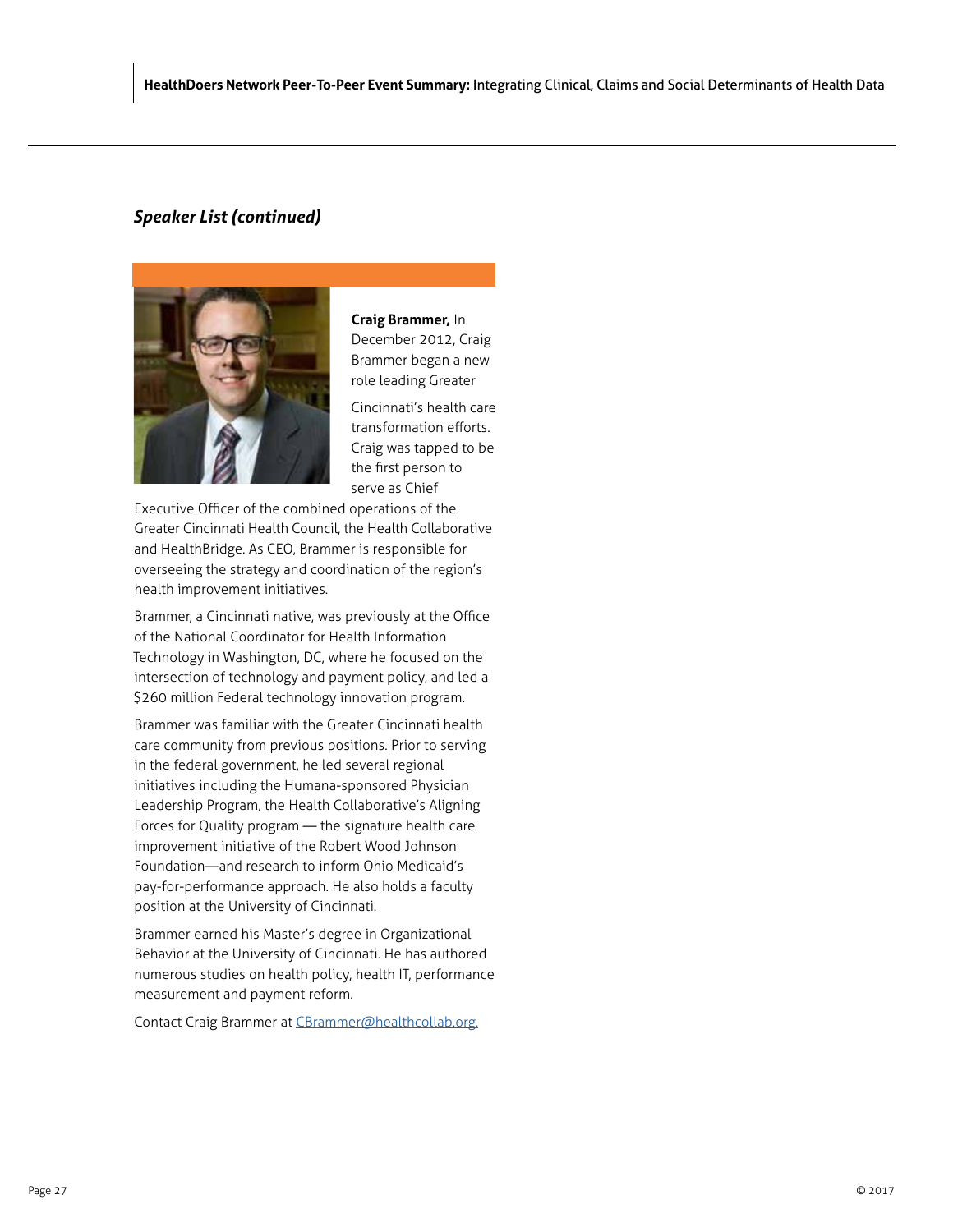# *Participant List*

**Kitty Bailey** *Executive Director* Be There San Diego [k3bailey@ucsd.edu](mailto:k3bailey@ucsd.edu)

## **Carrie Baker**

*President and CEO* Healthcare Collab. of Gr. Columbus [carrie@hcgc.org](mailto: carrie@hcgc.org) 

# **Deb Bass** *CEO* Nebraska Health Information Initiative [dbass@nehii.org](mailto: dbass@nehii.org)

**Jessica Beal** *Behavioral Health Program Manager* Passport Health Plan [jessica.beal@passporthealthplan.com](mailto:jessica.beal@passporthealthplan.com)

**Marc Bennett** *President and CEO* Health Insight [mbennett@healthinsight.org](mailto:mbennett@healthinsight.org)

## **Sven Berg**

*CEO* Quality Insights [sberg@qualityinsights.org](mailto:sberg@qualityinsights.org) **Dwight Blubaugh** *Director, Clinical Quality* The Health Collaborative [dblubaugh@healthcollab.org](mailto:dblubaugh@healthcollab.org)

**Judy Bradford** *Healthcare Systems & Integration Analyst* The Health Collaborative [jbradford@healthcollab.org](mailto:jbradford@healthcollab.org)

**Craig Brammer** *CEO* The Health Collaborative [cbrammer@healthcollab.org](mailto:cbrammer@healthcollab.org)

**Niall Brennan** *Chief Data Officer, former*  CMS [niall.brennan@gmail.com](mailto:niall.brennan@gmail.com)

**Jason Buckner** *Senior VP, Informatics* The Health Collaborative [jbuckner@healthcollab.org](mailto:jbuckner@healthcollab.org)

**Tim Cappel** *Executive Director, Population Health* The Christ Hospital [tim.cappel@thechristhospital.com](mailto:tim.cappel@thechristhospital.com)

**Daniel Chavez** *Executive Director* San Diego Health Direct [dchavez@sdhealthconnect.org](mailto:dchavez@sdhealthconnect.org)

**Randy Chenard** *Executive Director* HeathDoers Network [rchenard@nrhi.org](mailto:rchenard@nrhi.org)

**Mylia Christensen** *Executive Director* Oregon Health Care Quality Corp. [mylia.christensen@q-corp.org](mailto:mylia.christensen@q-corp.org)

**Jennifer Chubinski** *Vice President, Innovation and Learning* Interact for Health [jchubinksi@interactforhealth.org](mailto:jchubinksi@interactforhealth.org)

**Stephanie Clouser** *Data Scientist* Kentuckiana Health Collaborative [sclouser@khcollaborative.org](mailto:sclouser@khcollaborative.org)

**Mary-Jo Condon** *MHI Senior Director* STLBHC [mjcondon@stlbhc.org](mailto:mjcondon@stlbhc.org)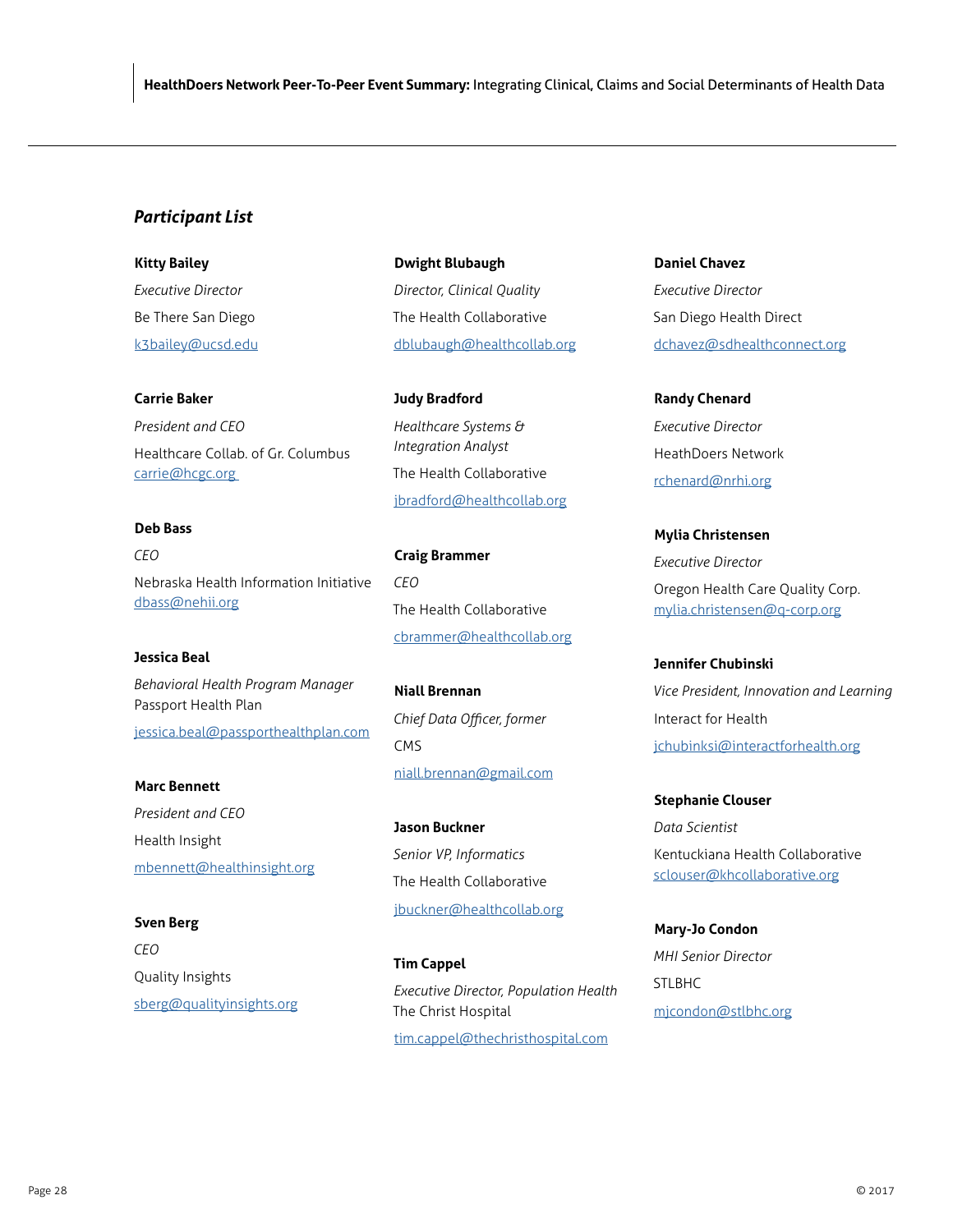## **Teresa Couts**

*Executive Co-director* Kentuckiana Health Collaborative [tcouts@ford.com](mailto:tcouts@ford.com)

## **Kelly Cronin**

*Director, Office of Care Transformation* U.S. Dept. of Health and Human Services [kelly.cronin@hhs.gov](mailto:kelly.cronin@hhs.gov)

**Allen Daniels** *Independent Consultant* [allen.daniels@gmail.com](mailto:allen.daniels@gmail.com)

**Sandra Duverge** *Health Equity Educator* Passport Health Plan s[andra.duverge@passporthealthplan.com](mailto:Sandra.duverge@passporthealthplan.com)

**Steve Elliot** *Representative* United Way of Greater Cincinnati [steve.elliott@uwgc.org](mailto:steve.elliott@uwgc.org)

**Joann Foreman** *Team Director, Marketing and Communications Manager* 

ICSA [jforeman@icsi.org](mailto:jforeman@icsi.org)

## **Jenna Frkovich**

*Communications Associate* Illinois Public Health Institute [jenna.frkovich@iphionline.org](mailto:jenna.frkovich@iphionline.org)

**Ellen Gagnon** *Executive Director, G2A* Network for Regional Healthcare Improvement [egagnon@nrhi.org](mailto:egagnon@nrhi.org)

**Matt Gigot**

*Director of Performance Measurement* Wisconsin Collaborative for Healthcare Quality

[mgigot@wchq.org](mailto:mgigot@wchq.org)

**Shelley Hirshberg** *Ambassador* HealthDoers Network [sbh7274@gmail.com](mailto:sbh7274@gmail.com)

**Arvind Joshi** *Adjunct Faculty* UC Health [arvind.joshi@uc.edu](mailto:arvind.joshi@uc.edu)

**Rob Kahn** *Associate Chair, Community Health* Cincinnati Children's Hospital [robert.kahn@cchmc.org](mailto:robert.kahn@cchmc.org)

## **John Kansky**

*President and CEO* Indiana Health Information Exchange [jkansky@ihie.com](mailto:jkansky@ihie.com)

## **Brian Kegley**

*Healthcare Systems & Integration Analyst* The Health Collaborative [bkegley@healthcollab.org](mailto:bkegley@healthcollab.org)

**David Kendrick** *CEO* MyHealth Access Network [david.kendrick@myhealthaccess.net](mailto:david.kendrick@myhealthaccess.net)

**Debbie Kennedy** *VP of Operations* San Diego Health Connect [dkennedy@sdhealthconnect.org](mailto:dkennedy@sdhealthconnect.org)

**Hank Kerschen** *Assistant VP, Clinical Transformation* St. Elizabeth Healthcare [hank.kerschen@stelizabeth.com](mailto:hank.kerschen@stelizabeth.com)

**Trudy Krause** *Associate Professor* University of Texas Health Science [trudy.m.krause@uth.tmc.edu](mailto:trudy.m.krause@uth.tmc.edu)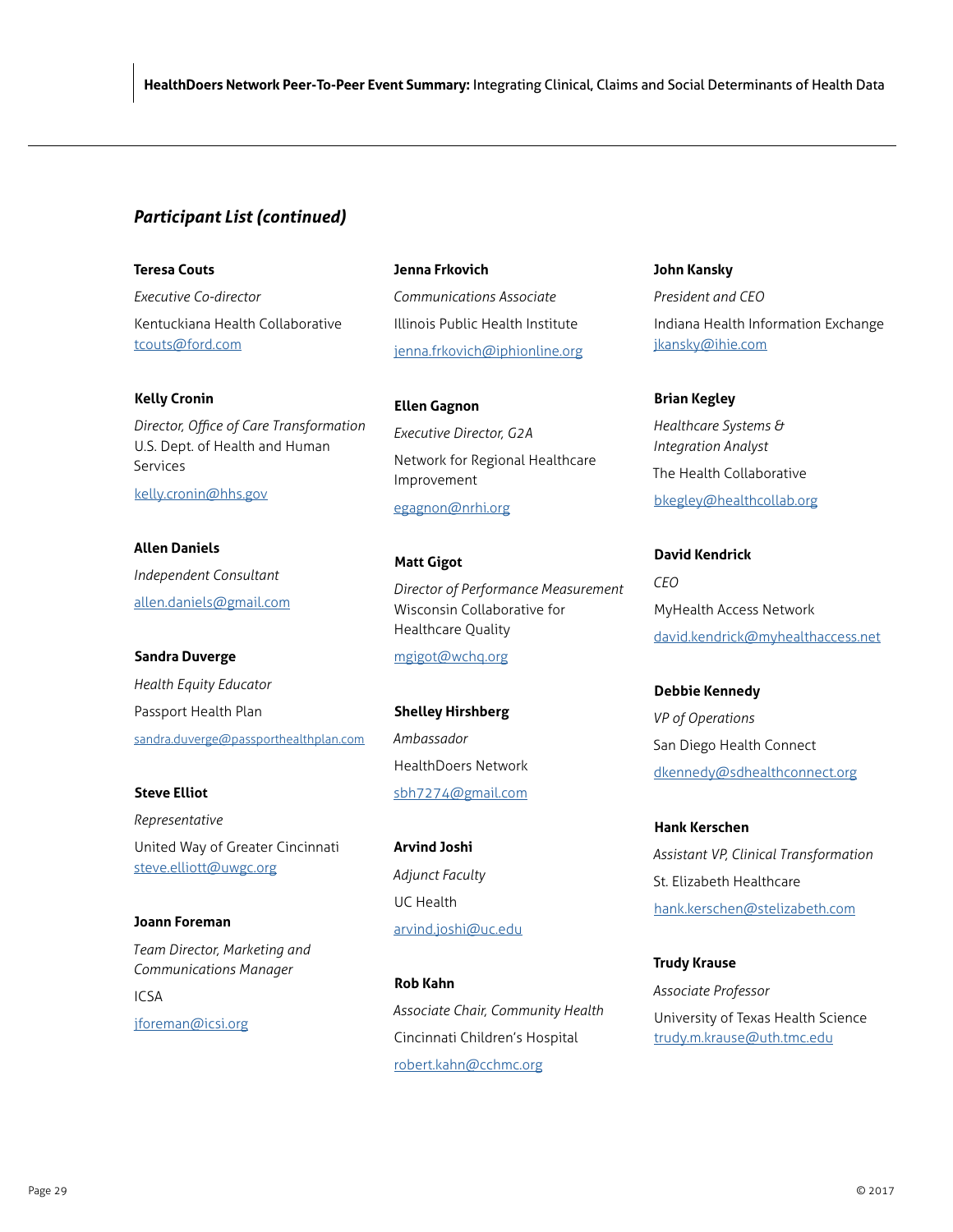**Todd Lare** *Representative* **CareSource** [todd.lare@caresource.com](mailto:todd.lare@caresource.com)

**John Leite** *Healthcare Improvement Consultant* Health Collaborative of Greater Columbus [john@hcgc.org](mailto:john@hcgc.org)

**Janell Lewis** *Program Manager of Ops & Events* HealthDoers Network [jlewis@nrhi.org](mailto:jlewis@nrhi.org)

**Casey Liddy** *Vice President, Primary Care* The Christ Hospital [casey.liddy@thechristhospital.com](mailto:casey.liddy@thechristhospital.com)

**Dee Lorick** *Care Improvement Specialist* The Carolinas Center [dlorick@thecarolinascenter.org](mailto:dlorick@thecarolinascenter.org)

**Sanne Magnan** *President and CEO, former* ICSI [sanne.magnan@gmail.com](mailto:sanne.magnan@gmail.com) **Jonathan Mathieu** *VP of Research & Compliance* CIVHC [jmathieu@civhc.org](mailto:jmathieu@civhc.org)

**Trudi Matthews** *Managing Dir., Kentucky Regional Extension Center* University of Kentucky [trudi.matthews@uky.edu](mailto:trudi.matthews@uky.edu)

**Tiffany Mattingly** *Account Manager, Large Accounts* The Health Collaborative [tmattingly@healthcollab.org](mailto:tmattingly@healthcollab.org)

**Mary Maune** *Account Manager* The Health Collaborative [mmaune@healthcollab.org](mailto:mmaune@healthcollab.org)

**Steve Merryman** *Senior Director of Informatics* Oregon Health Care Quality Corporation

[steve.merryman@q-corp.org](mailto:steve.merryman@q-corp.org)

**Michelle Missler** *Healthcare Improvement Consultant* Health Collaborative of Greater Columbus [michelle@hcgc.org](mailto:michelle@hcgc.org)

**Elizabeth Mitchell**

*President and CEO* Network for Regional Healthcare Improvement [emitchell@nrhi.org](mailto:emitchell@nrhi.org)

**Melissa Moorehead** *Policy Strategist* DASH at MPHI [mmoore@mphi.org](mailto:mmoore@mphi.org)

**Susan Moser** *Senior Health System Executive* AbbVie [susan.moser@abbvie.org](mailto:susan.moser@abbvie.org)

**Kimberly Mueller** *Healthcare Analyst Team Lead* Health Insight [kmueller@healthinsight.org](mailto:kmueller@healthinsight.org)

**Kathy Nichols** *Communications Manager* Network for Regional Healthcare Improvement

[knichols@nrhi.org](mailto:knichols@nrhi.org)

**Len Nichols** *Director* Center for Health Policy Research and Ethics [lnichol9@gmu.edu](mailto:lnichol9@gmu.edu)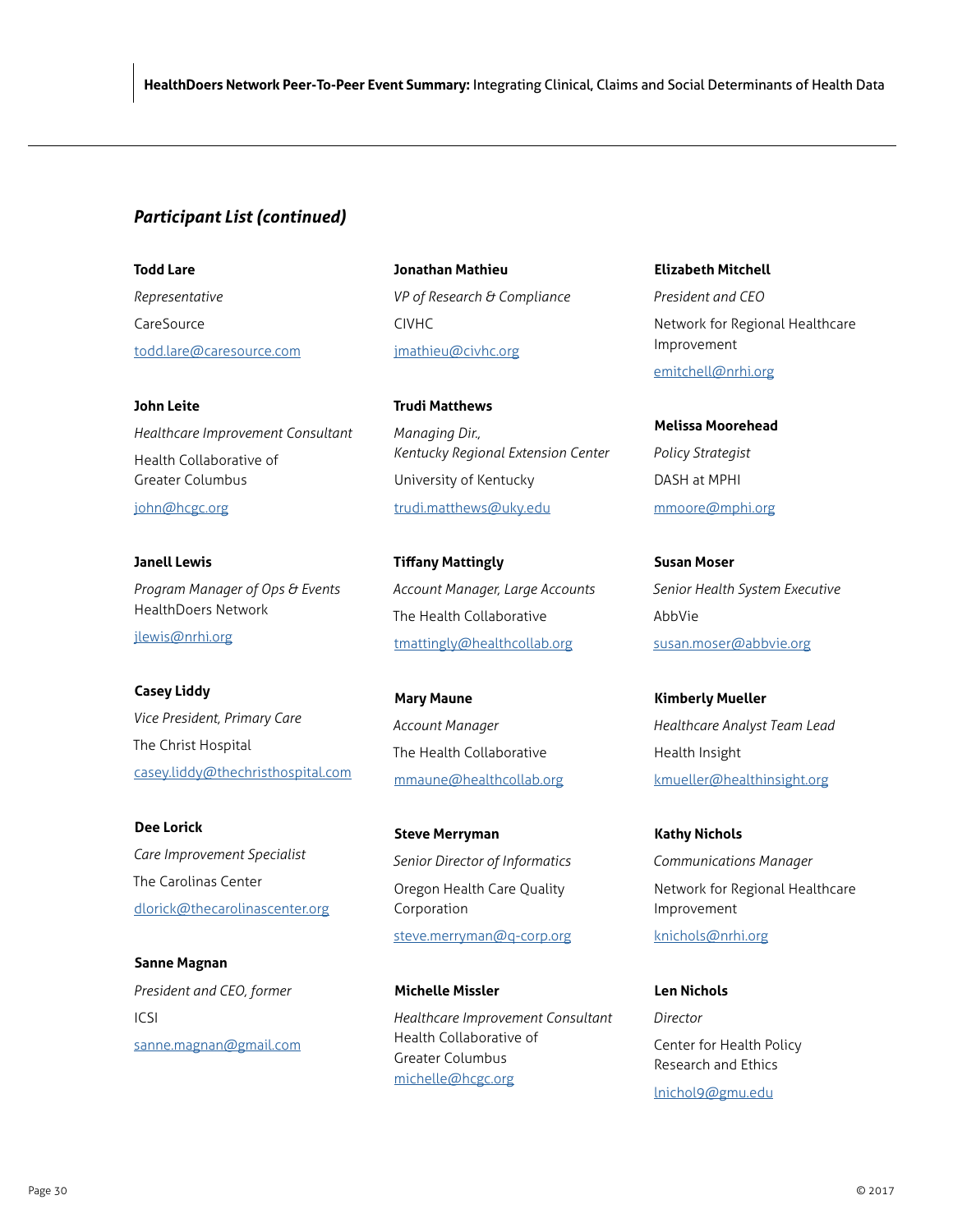# **Evan Norris**

*Event Coordinator* HealthDoers Network [enorris@nrhi.org](mailto:enorris@nrhi.org)

**Kristin Paulson** *Director of Health Care Programs* CIVHC [kpaulson@civhc.org](mailto:kpaulson@civhc.org)

**Rex Plouck** *Manager, Strategic Initiatives* Governor's Office of Health Transformation [rex.e.plouck@governor.ohio.gov](mailto:rex.e.plouck@governor.ohio.gov)

**Tim Polsinelli** *Manager, Quality Improvement* The Health Collaborative [tpolsinelli@healthcollab.org](mailto:tpolsinelli@healthcollab.org)

**Laura Randall** *SVP, External Affairs* The Health Collaborative [lrandall@healthcollab.org](mailto:lrandall@healthcollab.org)

**Tom Ricciardi** *Director of Technology* Oregon Health Care Quality Corporation [tom.ricciardi@q-corp.org](mailto:tom.ricciardi@q-corp.org)

**Kevin Riley** *Independent Consultant* [kjrileyoh@gmail.com](mailto:kjrileyoh@gmail.com)

**Teresa Rivera** *President and CEO* Utah Health Information Network [trivera@uhin.org](mailto:trivera@uhin.org)

**Jolie Rizzo** *Program Manager, Community* Management HealthDoers Network [jrizzo@nrhi.org](mailto:jrizzo@nrhi.org)

**Christy Rosenberg** *Director of Programs* Be There San Diego [clrosenberg@ucsd.edu](mailto:clrosenberg@ucsd.edu)

**Dennis Scanlon** *Director* Center for Healthcare and Policy Research [dpscanlon@psu.edu](mailto:dpscanlon@psu.edu)

**Richard Shonk** *Medical Director* The Health Collaborative [rshonk@healthcollab.org](mailto:rshonk@healthcollab.org)

**David Shrader** *Dir., Organized Customers, US Market* Access Sanofi [david.shrader@sanofi.com](mailto:david.shrader@sanofi.com)

**Bob Steffel** *Executive Director* Strategic Health Information Exchange [robert.steffel@strategichie.com](mailto:robert.steffel@strategichie.com)

**Krista Stock** *Healthcare Improvement Consultant* Health Collaborative of Greater Columbus

[krista@hcgc.org](mailto:krista@hcgc.org)

**Megan Sullivan** *Director, Quality Improvement* UC Health [megan.sullivan@uchealth.com](mailto:megan.sullivan@uchealth.com)

**Claire Tanner** *Program Director* DASH at MPHI [ctanner@mphi.org](mailto:ctanner@mphi.org)

**Barbara Tobias** *Healthcare System Analyst* The Health Collaborative [btobias@healthcollab.org](mailto:btobias@healthcollab.org)